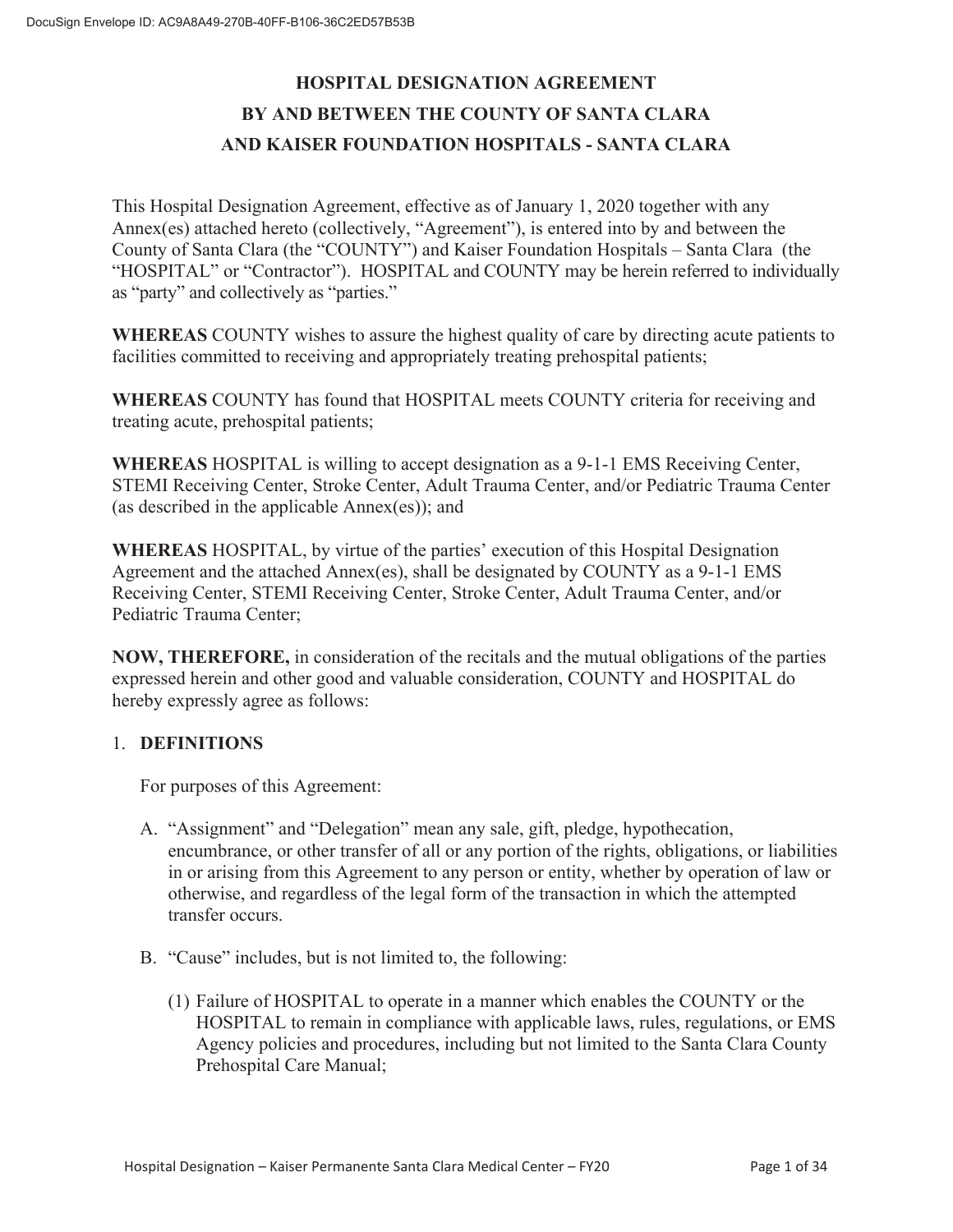- (2) Failure of HOSPITAL to provide timely physician coverage for patients transported to HOSPITAL pursuant to this Agreement, causing unnecessary risk of mortality or morbidity, as reasonably determined by COUNTY;
- (3) Any failure of performance, clinical or other, required in accordance with the Agreement and which is determined by the EMS Agency's Medical Director to constitute an endangerment to public health and safety.
- (4) Falsification of information or data supplied by HOSPITAL to COUNTY;
- (5) Acceptance by the HOSPITAL or HOSPITAL'S employees of any bribe, kickback or consideration of any kind in exchange for any consideration whatsoever, when such consideration or action on the part of the HOSPITAL or HOSPITAL'S employees is a violation of federal, state or local law.
- (6) Failure by HOSPITAL to strictly observe any provision in this Agreement;
- (7) Failure by HOSPITAL to remedy recurring malfunction, staff shortages, response delays, facility problems leading to diversion of ambulances or excessive ambulance patient offload times; and
- (8) The HOSPITAL is adjudged to be bankrupt or has a general assignment for the benefit of its creditors, or a receiver is appointed on account of HOSPITAL's insolvency.
- C. "EMS Agency" means the COUNTY's Emergency Medical Services Agency.
- D. "EMS System" means the emergency medical services system operated by the EMS Agency to provide personnel, facilities, and equipment for the effective and coordinated delivery of medical care services under emergency conditions in the COUNTY.

#### 2. **TERM**

This Hospital Designation Agreement shall be valid for a period of five years, beginning on January 1, 2020 and continuing until December 31, 2024, unless earlier terminated pursuant to this Hospital Designation Agreement. Any Annex entered into pursuant to this Hospital Designation Agreement shall be valid from the effective date specified in the Annex until the earliest of (1) expiration of this Hospital Designation Agreement, (2) termination of this Hospital Designation Agreement, or (3) termination of the Annex.

#### 3. **DESIGNATION FEES**

A. Amount of Fee(s)

In exchange for designation as a 9-1-1 EMS Receiving Center, STEMI Receiving Center, Stroke Center, Adult Trauma Center, and/or Pediatric Trauma Center, HOSPITAL shall pay COUNTY in accordance with the COUNTY Board of Supervisors' approved fee schedule, as may be amended by the COUNTY from time to time, together with any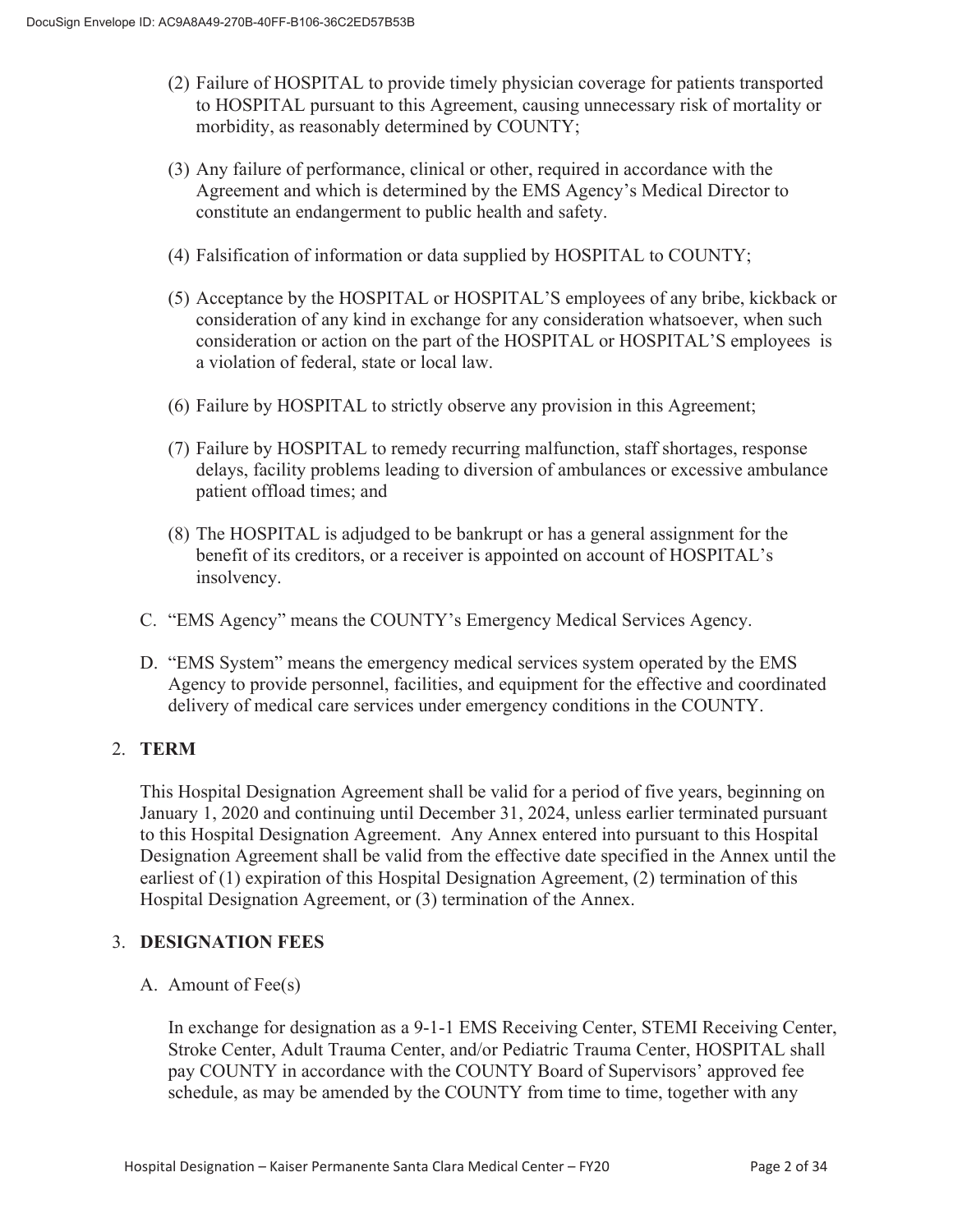fee(s) identified in the attached Annex(es). The fee(s) shall be used to pay the cost to the EMS Agency of administering and evaluating the 9-1-1 EMS Receiving Center system, STEMI Receiving Center system, Stroke Center system, and/or Trauma Center system, as applicable.

B. Payment of Fee(s)

Fee(s) shall be paid in full within thirty (30) calendar days of receipt of an invoice from the COUNTY.

#### 4. **DISCLAIMER**

HOSPITAL acknowledges that COUNTY makes no representation, and does not guarantee that any patients will be delivered, directed, or diverted to HOSPITAL for care pursuant to this Agreement and cannot assure that a minimum number of patients will be delivered to HOSPITAL during the term of this Agreement.

#### 5. **OBLIGATIONS OF HOSPITAL**

- A. HOSPITAL shall comply with all HOSPITAL obligations set forth in the attached Annex(es).
- B. HOSPITAL shall comply with all standards criteria identified within this Agreement, as well as all applicable EMS Agency policies and procedures communicated prospectively by County to HOSPITAL, as amended from time to time, including but not limited to the Santa Clara County Prehospital Care Policy Manual.
- C. Any transfer of a patient must be in accordance with the Emergency Medical Treatment and Active Labor Act (42 U.S.C § 1395dd), the regulations promulgated thereunder, and applicable EMS Agency policies and procedures, including but not limited to the Santa Clara County Prehospital Care Policy Manual, as amended from time to time.
- D. HOSPITAL shall maintain an adequate number of physicians, surgeons, nurses, and other medical staff possessing that degree of learning and skill ordinarily possessed by medical personnel practicing in the same or similar circumstances.
- E. HOSPITAL shall provide, at HOSPITAL's sole expense, all persons, employees, supplies, equipment, and facilities needed to perform the services required under this Agreement. All such services will be performed by HOSPITAL, or under HOSPITAL's supervision by persons authorized by HOSPITAL to perform such services.
- F. HOSPITAL shall immediately notify the EMS Agency of any circumstances that will prevent HOSPITAL from providing the services described in this Agreement.
- G. HOSPITAL shall comply with any EMS Agency plan of correction, regarding any identified failure to meet any standards identified in this Agreement, within the timeframes established by the EMS Agency.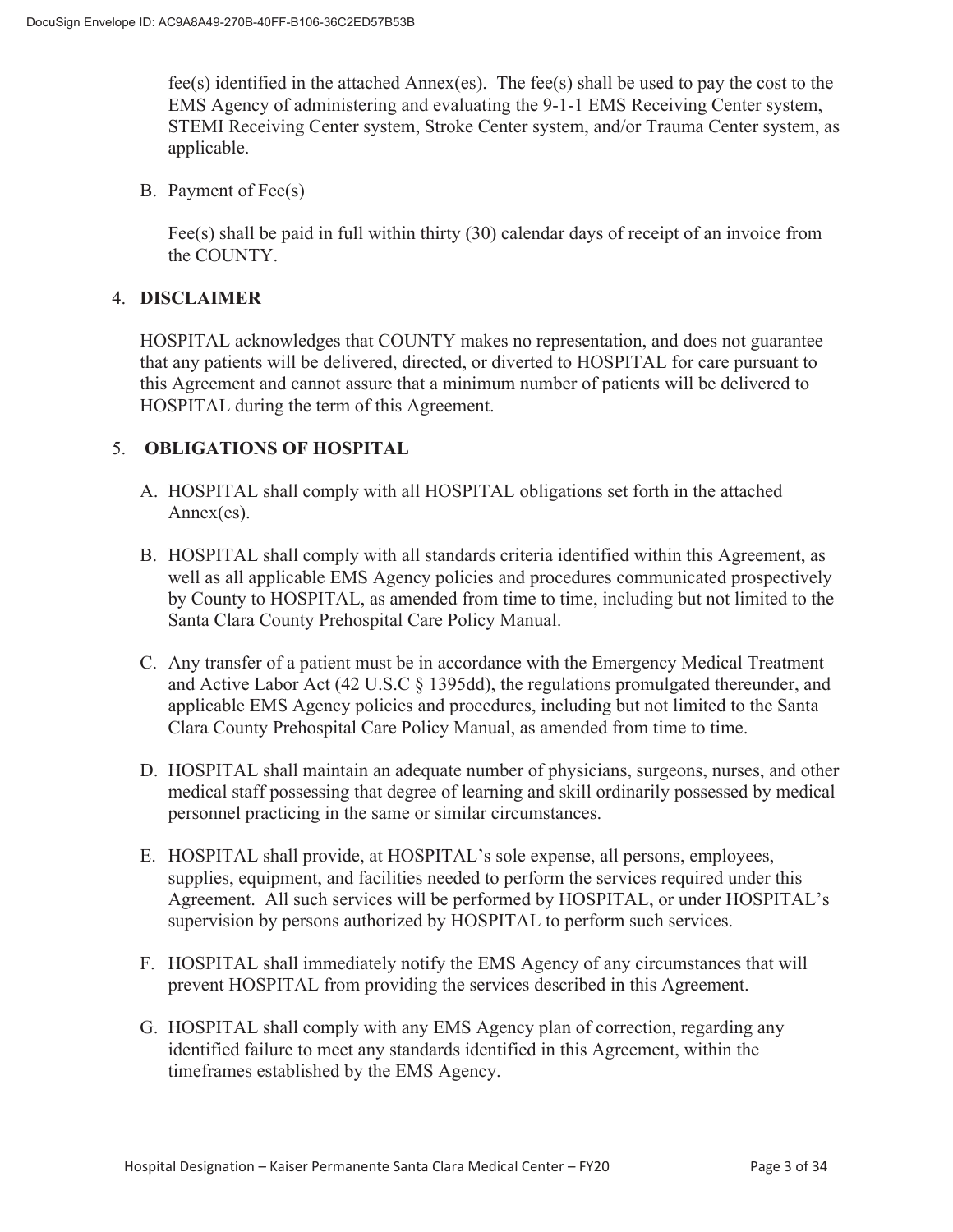H. Required Designation as a 9-1-1 EMS Receiving Center

As a condition of obtaining and maintaining designation as a STEMI Receiving Center, Stroke Center, Adult Trauma Center, or Pediatric Trauma Center, HOSPITAL shall obtain and maintain designation as a 9-1-1 EMS Receiving Center.

- I. Licensing and Accreditation
	- (1) HOSPITAL shall possess a current California Department of Public Health license for basic or comprehensive emergency service.
	- (2) HOSPITAL shall maintain accreditation by the Joint Commission.
	- (3) HOSPITAL shall notify COUNTY within 24 hours any time that HOSPITAL becomes aware that HOSPITAL is not in material compliance with any applicable federal, state, or local laws, rules, regulations, policies or procedures required for performance of services under this Agreement. Such notice shall indicate the  $r$ eason(s), date(s), and time(s) for non-compliance and corrective actions that are being taken to resolve the violation. The COUNTY shall determine, in its sole and absolute discretion, whether the HOSPITAL may continue to receive patients pursuant to this Agreement during the period that corrective actions are underway.
- J. Compliance With All Laws and Regulations

HOSPITAL shall comply with all laws, codes, regulations, rules and orders applicable to its performance under this Agreement, including but not limited to applicable EMS Agency policies and procedures communicated prospectively by County to HOSPITAL, such as the Santa Clara County Prehospital Care Policy Manual, as amended from time to time.

- K. Data Collection/Records
	- (1) HOSPITAL shall maintain patient care, revenue, and expenditure data during the term of this Agreement and for a period of seven (7) years from the termination of this Agreement or until all claims, if any, have been resolved, whichever period is longer, or longer of otherwise required under other provisions of this Agreement. Such records shall be maintained in such a fashion as to be able to separately identify patients served pursuant to each Annex to this Agreement.
	- (2) Consistent with applicable law and HOSPITAL policy, HOSPITAL shall participate in an electronic data exchange with the EMS Agency. This data shall consist of pre-hospital patient care data coming into the hospital's electronic health record (EHR) system, as well as patient outcome data and billing data being sent back to the EMS Agency's electronic patient care record (ePCR) solution.
	- (3) Consistent with applicable law and HOSPITAL policy, HOSPITAL shall provide patient outcome data to the EMS Agency through a Hospital Information Exchange (HIE) solution if the EMS Agency adopts and implements such a solution.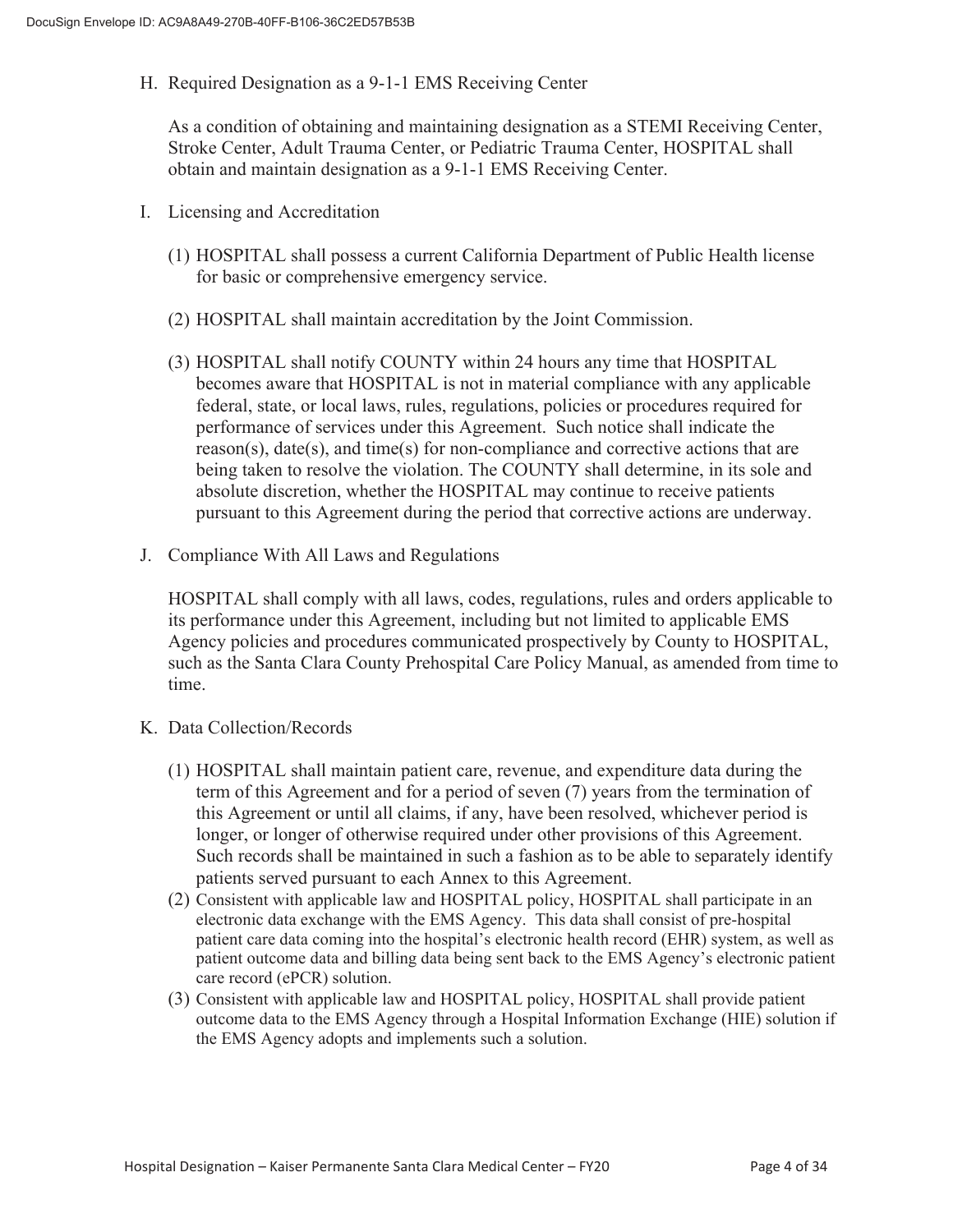- (4) HOSPITAL shall provide insurance/billing information on 9-1-1 EMS patients transported to the HOSPITAL, to the ambulance company that transported the patient to the facility at time of transport, if possible.
- (5) Consistent with applicable law and HOSPITAL policy, HOSPITAL shall participate in data collection and evaluation studies conducted by the EMS Agency, including but not limited to clinical outcomes, upon request from the EMS Agency.
- (6) HOSPITAL shall submit reports that are required by law or mutually agreed-upon to EMS Agency quarterly or as requested.
- (7) Specific to non-trauma center hospitals: If HOSPITAL is not designated by COUNTY as a Pediatric Trauma Center or Adult Trauma Center, HOSPITAL shall submit specific quarterly outcome data that are required by law or mutually agreedupon for all patients who are transported by ambulance to the HOSPITAL and then admitted to the HOSPITAL with an ICD-9 (or subsequent ICD-10) injury code between 800-959.9 if they meet COUNTY's prehospital major trauma criteria. It is preferable for a non-trauma center hospital to transfer patients who meet major trauma criteria to a Pediatric Trauma Center or Adult Trauma Center, as applicable. If a non-trauma center hospital receives and admits patients who meet COUNTY's prehospital major trauma criteria, the EMS Agency may require the hospital to submit additional outcome information that is required by law or mutually agreed-upon. This information may include but is not limited to: nature and extent of injuries, diagnostic tests performed, treatment, surgical procedures, unplanned readmissions, complications, ED and hospital disposition data, mortality rates and length of stay. These reports shall be incorporated into the Santa Clara County Trauma Registry.

## 6. **OBLIGATIONS OF COUNTY**

- A. COUNTY shall comply with all COUNTY obligations set forth in the attached Annex(es).
- B. COUNTY shall provide or cause to be provided to HOSPITAL system data related to prehospital care that COUNTY determines shall contribute to continuous quality improvement, provided, however, that this subsection shall not confer any right to HOSPITAL to receive or demand system data from COUNTY.
- C. COUNTY shall develop and promulgate medical control policies and EMS System procedures consistent with applicable federal and state statutes and regulations, and COUNTY ordinances.
- D. COUNTY shall administer and coordinate the EMS System consistent with the Emergency Medical Services System and the Prehospital Emergency Medical Care Personnel Act, codified in California Health and Safety Code Division 2.5.
- E. COUNTY shall use its best efforts to procure funding to maintain the EMS System, including actively seeking grant funding at the federal, state, and local levels.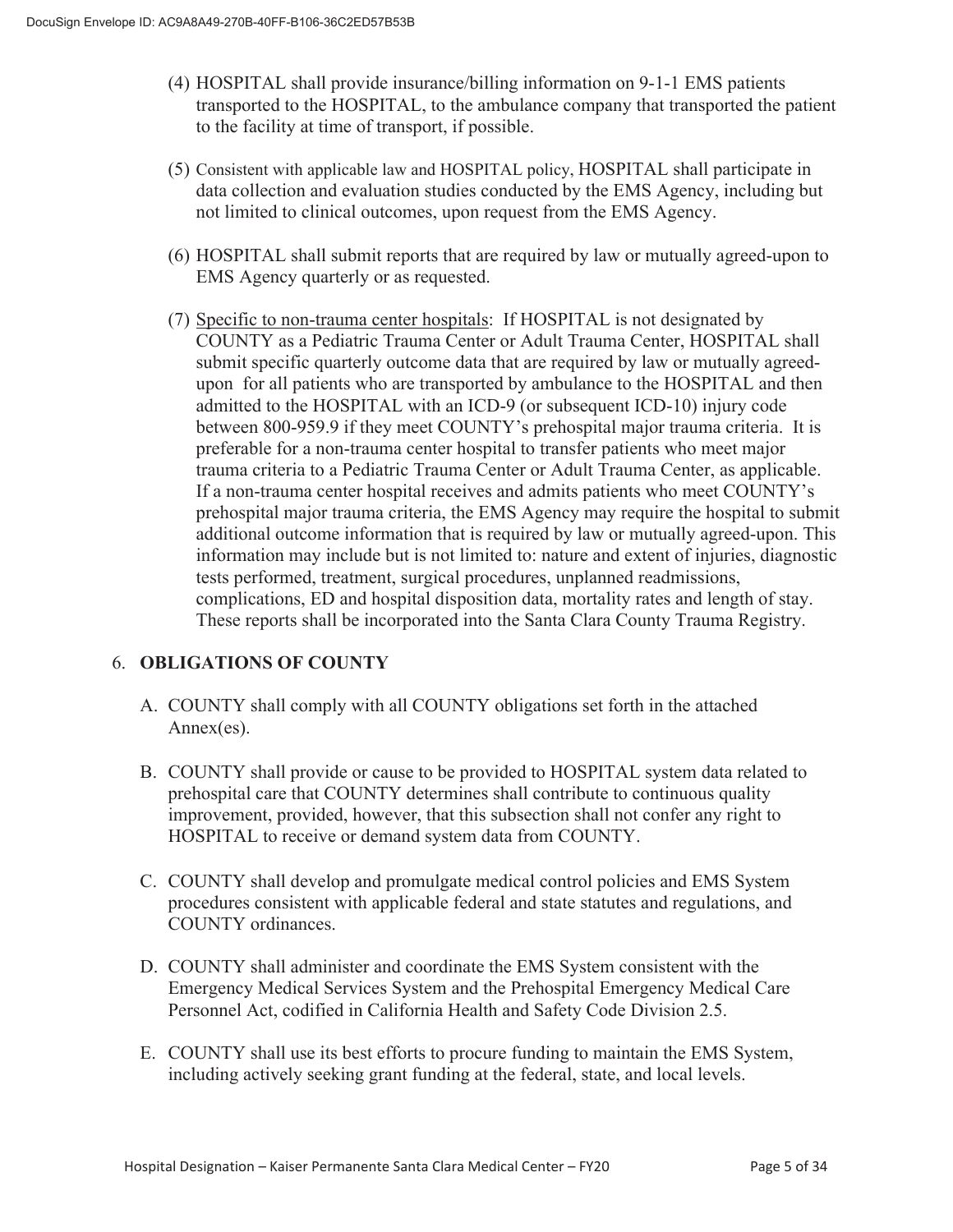- F. COUNTY shall provide HOSPITAL with standardized EMS System policies and/or protocols as contained in the Santa Clara County Prehospital Care Policy Manual, as may be amended from time to time.
- G. COUNTY shall develop and coordinate a comprehensive EMS data collection system, in consultation with various EMS System stakeholder committees and HOSPITAL, which includes required data elements, data analysis, report generation, and other details related to evaluating and ensuring the quality of the EMS System.
- H. COUNTY shall develop EMS policies and procedures, clinical protocols and other EMS plans based on the processes described in the EMS Policies and Procedures Manual, as may be revised from time to time by COUNTY. Whenever reasonably possible, COUNTY shall provide HOSPITAL with adequate time to plan, budget and train personnel affected by changes in EMS policies, procedures, clinical protocols or other EMS plans.
- I. COUNTY shall not be liable for any costs or expenses incurred by HOSPITAL to satisfy HOSPITAL's responsibilities under this Agreement, including any costs or expenses incurred by HOSPITAL for services provided to patients lacking the ability to pay for services.

## 7. **MUTUAL COOPERATION**

It is agreed that mutual non-competition among facilities that have entered into Hospital Designation Agreements with COUNTY, as well as their associated helicopter services, is vital to providing optimal medical care under the EMS System. In furtherance of such cooperation, HOSPITAL agrees to provide access to the helipad, if any, located at HOSPITAL to all helicopter services, to the extent necessary to triage and/or transport patients to HOSPITAL pursuant to this Agreement. HOSPITAL shall not charge helicopter services for such landing privileges.

#### 8. **OWNERSHIP, PUBLICATION, REPRODUCTION AND USE OF MATERIALS**

HOSPITAL agrees to meet with all other facilities that have entered into agreements with COUNTY to provide the services described in the attached Annex(es) in order to establish guidelines concerning the publication and use of data relating to the system for providing those services and any other such facility. By way of example, if HOSPITAL has executed an Annex for designation as an Adult Trauma Center or Pediatric Trauma Center, HOSPITAL shall meet with all other Trauma Centers designated by the COUNTY in order to establish guidelines concerning the publication and use of data relating to the trauma system and any other Trauma Center. COUNTY shall note HOSPITAL's contribution of data to any materials, within such materials, that are published or issued as result of this Agreement. Each party shall note the other party's contribution of data to any materials, within such materials, published or issued as a result of this Agreement.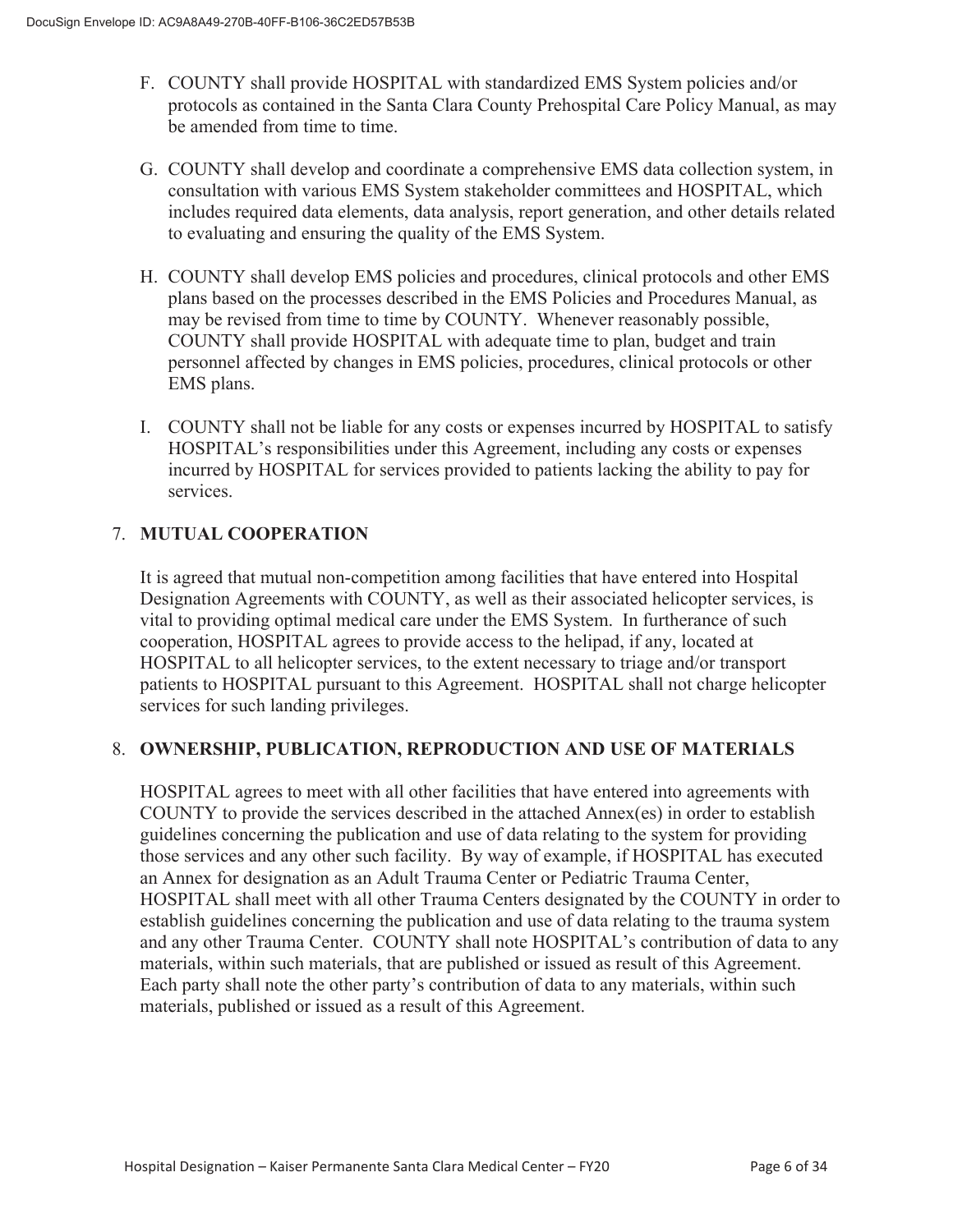## 9. **ADVERTISING, MARKETING AND INFORMATION**

Prior to publicly releasing any marketing materials primarily related to the provision of services covered under this Agreement, HOSPITAL shall provide COUNTY the opportunity to comment on and approve any such marketing materials. HOSPITAL shall not represent itself to be the EMS System, a 9-1-1 EMS Receiving Center, a Stroke Center, an Adult Trauma Center, a Pediatric Trauma Center, or a STEMI Receiving Center unless designated by the COUNTY pursuant to this Agreement.

## 10. **PERFORMANCE MONITORING**

The EMS Agency and its authorized representatives shall be entitled to monitor, assess, and evaluate HOSPITAL's performance pursuant to this Agreement. To the extent permitted by law, such monitoring, assessments, or evaluations shall include, but not be limited to, reasonable audits, inspection of premises, review of reports, review of patient records, and interviews of HOSPITAL's staff and patients. At any time during normal business hours, as often as the EMS Agency may deem necessary, and to the extent permitted by law, HOSPITAL shall make available to the EMS Agency, upon the EMS Agency's request, all of HOSPITAL's records relevant to services covered by this Agreement, except as described in Section 13 (Confidentiality).

#### 11. **DEBARMENT**

HOSPITAL certifies that (i) employees who provide services hereunder have not been convicted of a criminal offense related to health care and that they are not listed by any federal or state agency as debarred, excluded or otherwise ineligible for participation in federal or state funded health care programs; (ii) HOSPITAL has performed an appropriate screen of these employees prior to making this certification; and (iii) it shall screen all new employees who provide services under this Agreement. HOSPITAL certifies that HOSPITAL has not been convicted of a criminal offense related to health care, nor is HOSPITAL listed by any federal or state agency as debarred, excluded or otherwise ineligible for participation in federal or state funded health care programs. HOSPITAL agrees that if any of its employees providing services under this Agreement are convicted of a crime related to health care or debarred, such employees shall be removed from any responsibility or involvement in the provision of services under this Agreement once the criminal conviction or debarment is final. HOSPITAL shall notify COUNTY if it is listed by any federal or state agency as debarred, excluded or otherwise ineligible for participation in federal or state funded health care programs. HOSPITAL shall indemnify, defend and hold harmless COUNTY for any loss or damage resulting from HOSPITAL's or HOSPITAL's employees' criminal conviction, debarment or exclusion.

## 12. **CONFLICTS OF INTEREST**

HOSPITAL acknowledges that ambulances shall be directed by EMS Agency policies and procedures. Neither HOSPITAL nor COUNTY shall exert any direct or indirect influence that would cause or contribute to the diversion of an ambulance in violation of EMS Agency policies and procedures. HOSPITAL and COUNTY shall comply with all applicable federal, state, and local conflict of interest laws and regulations.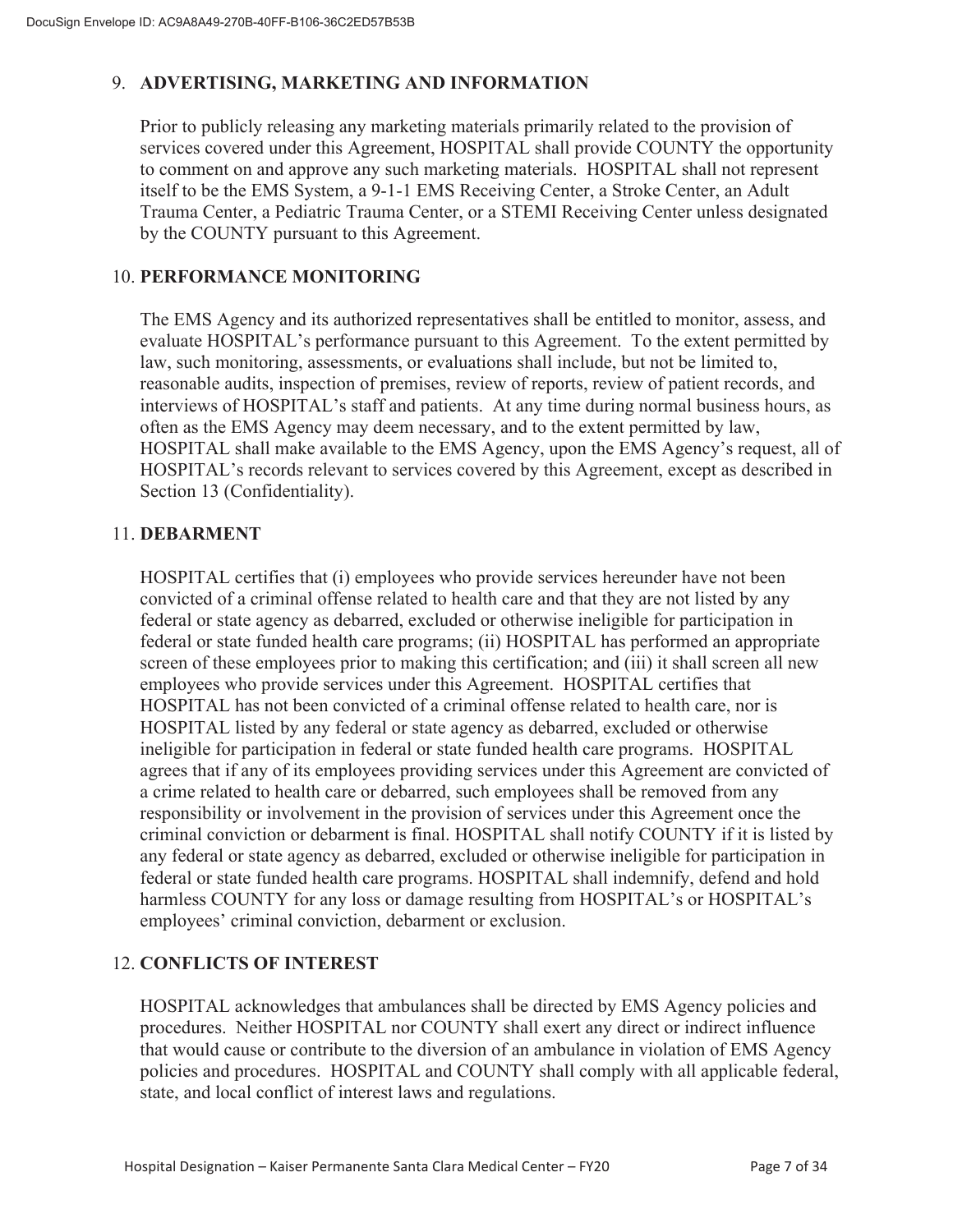## 13. **CONFIDENTIALITY**

The parties agree to maintain the confidentiality of all patient information and records obtained in the course of providing services under this Agreement, in accordance with all applicable federal and state statutes and regulations and local ordinances. Such information shall be divulged only as provided by law. COUNTY agrees that it is a "Health Oversight Agency" under HIPAA and, therefore, a Business Associate Agreement is not necessary. Nothing in this Agreement shall require HOSPITAL to provide or disclose to COUNTY, or anyone else, the following: (a) documents generated solely in anticipation of litigation or otherwise privileged, and (b) documents by, or for the use of, any medical staff committee having the responsibility of evaluation and improvement of the quality of care rendered in the hospital.

Nothing in this Agreement shall require HOSPITAL to provide or disclose to COUNTY, or anyone else, the following: (a) documents generated solely in anticipation of litigation or otherwise privileged, and (b) documents by, or for the use of, any medical staff committee having the responsibility of evaluation and improvement of the quality of care rendered in the hospital (hereafter, "Medical Staff Committee Documents".) In the event that HOSPITAL in its discretion chooses to share Medical Staff Committee documents or the contents thereof with County, County acknowledges that such documents may be protected under California Evidence Code Section 1157 and agrees to strictly maintain the confidentiality of documents protected under Evidence Code Section 1157.

## 14. **INDEMNIFICATION AND INSURANCE**

HOSPITAL and COUNTY shall comply with the applicable indemnification and insurance provisions attached as Exhibit A.

## 15. **DISPUTE RESOLUTION**

- A. HOSPITAL shall identify specific individuals and provide their contact information for those who are authorized to assist the EMS Agency with dispute resolution under this Agreement.
- B. HOSPITAL shall respond to written requests of the EMS Agency for information regarding any perceived dispute within five (5) business days, unless otherwise mutually agreed, following receipt of such request.
- C. HOSPITAL is encouraged to resolve normal day-to-day operational concerns directly with involved parties, such as other EMS System providers and hospitals. If a dispute is not resolved at this level, the HOSPITAL may refer the dispute to the Director of the EMS Agency for further review and action.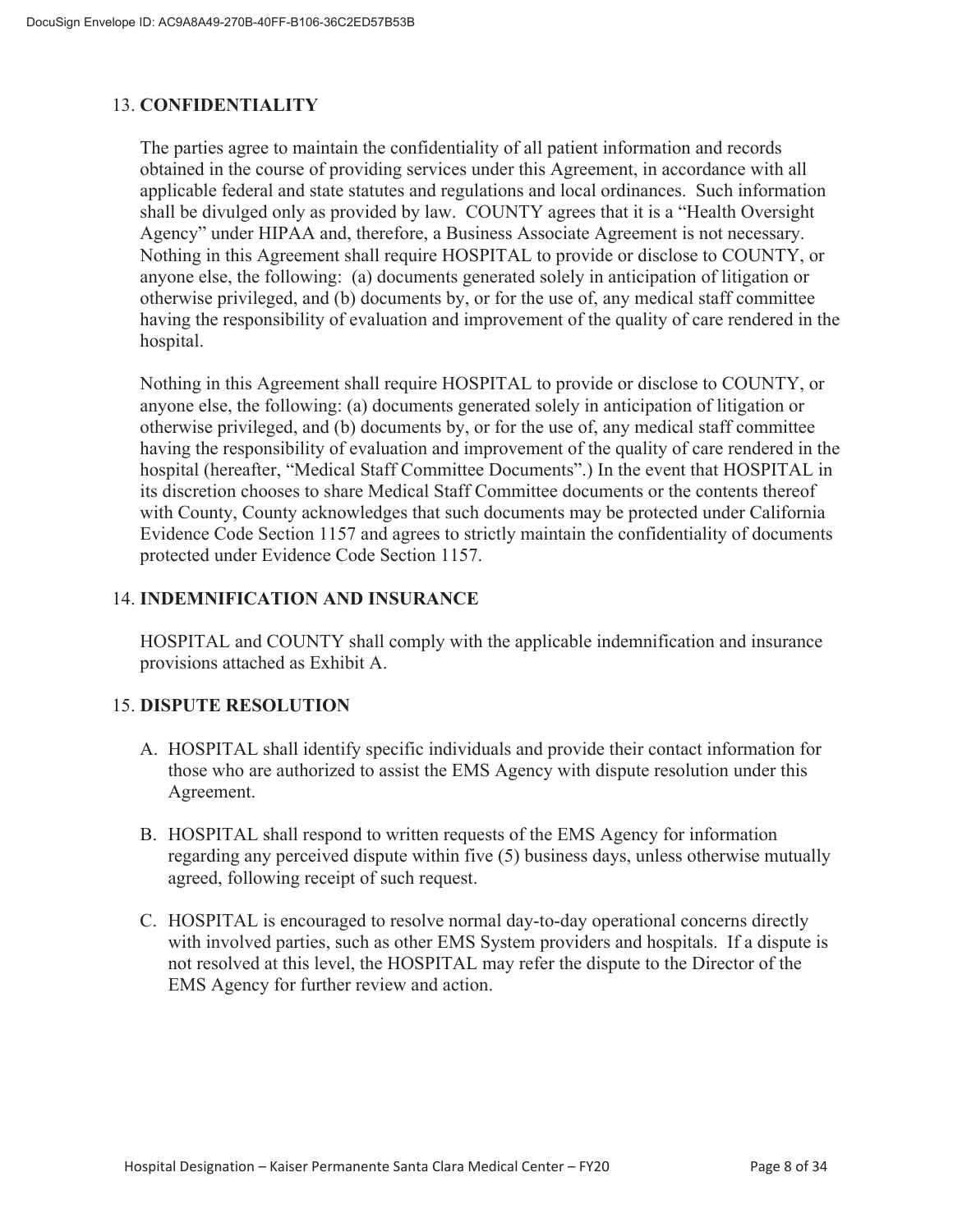## 16. **TERMINATION**

- A. Termination without Cause. Either party may terminate this Agreement, either in whole or in part, for convenience at any time without penalty or liability by giving 180 days prior written notice specifying the effective date and scope of such termination.
- B. Termination for Cause.
	- (1) In the event of a condition or circumstance constituting Cause for termination, the COUNTY shall have all rights and remedies available at law or in equity under this Agreement, including the right to terminate this Agreement, either in whole or in part.
	- (2) If COUNTY determines that Cause exists for potential termination of this Agreement, either in whole or in part, the COUNTY shall provide reasonable notice to HOSPITAL of the Cause. HOSPITAL shall have up to thirty (30) days to either cure the default or provide evidence to the reasonable satisfaction of the COUNTY that Cause for termination does not exist. If HOSPITAL has not cured the default, or if the default cannot be reasonably cured, within the 30 day cure period, COUNTY may, at its option, decide whether to (a) give HOSPITAL additional time to cure while retaining the right to immediately terminate at any point thereafter for cause; or (b) terminate immediately for Cause.
	- (3) In the event that the COUNTY determines that the Cause for termination poses a danger to public health or safety, the COUNTY may, in its sole and absolute discretion, decide not to allow HOSPITAL to have a cure period and immediately terminate this Agreement, either in whole or in part, without penalty upon issuing either oral or written notice to HOSPITAL.
- C. Consequences of Termination. In the event of COUNTY's termination of this Agreement for Cause, either in whole or in part, the HOSPITAL shall be liable for costs, if any, incurred by the COUNTY because of HOSPITAL's default. HOSPITAL shall promptly reimburse the COUNTY for the full amount of its liability, or, at COUNTY's option, the COUNTY may offset such liability from any payment due to HOSPITAL under any contract with the COUNTY.

## 17. **BUDGETARY CONTINGENCY**

Performance and/or payment by the COUNTY pursuant to this Agreement is contingent upon the appropriation of sufficient funds by the COUNTY for services covered by this Agreement. If funding is reduced or deleted by the COUNTY for services covered by this Agreement, the COUNTY may, at its option and without penalty or liability, terminate this Agreement or offer an amendment to this Agreement indicating the reduced amount.

#### 18. **ASSIGNMENT AND DELEGATION**

HOSPITAL shall not assign any of its rights or delegate any of its duties under this Agreement, either in whole or in part, without the prior written consent of COUNTY. No Assignment or Delegation shall release HOSPITAL from any of its obligations or alter any of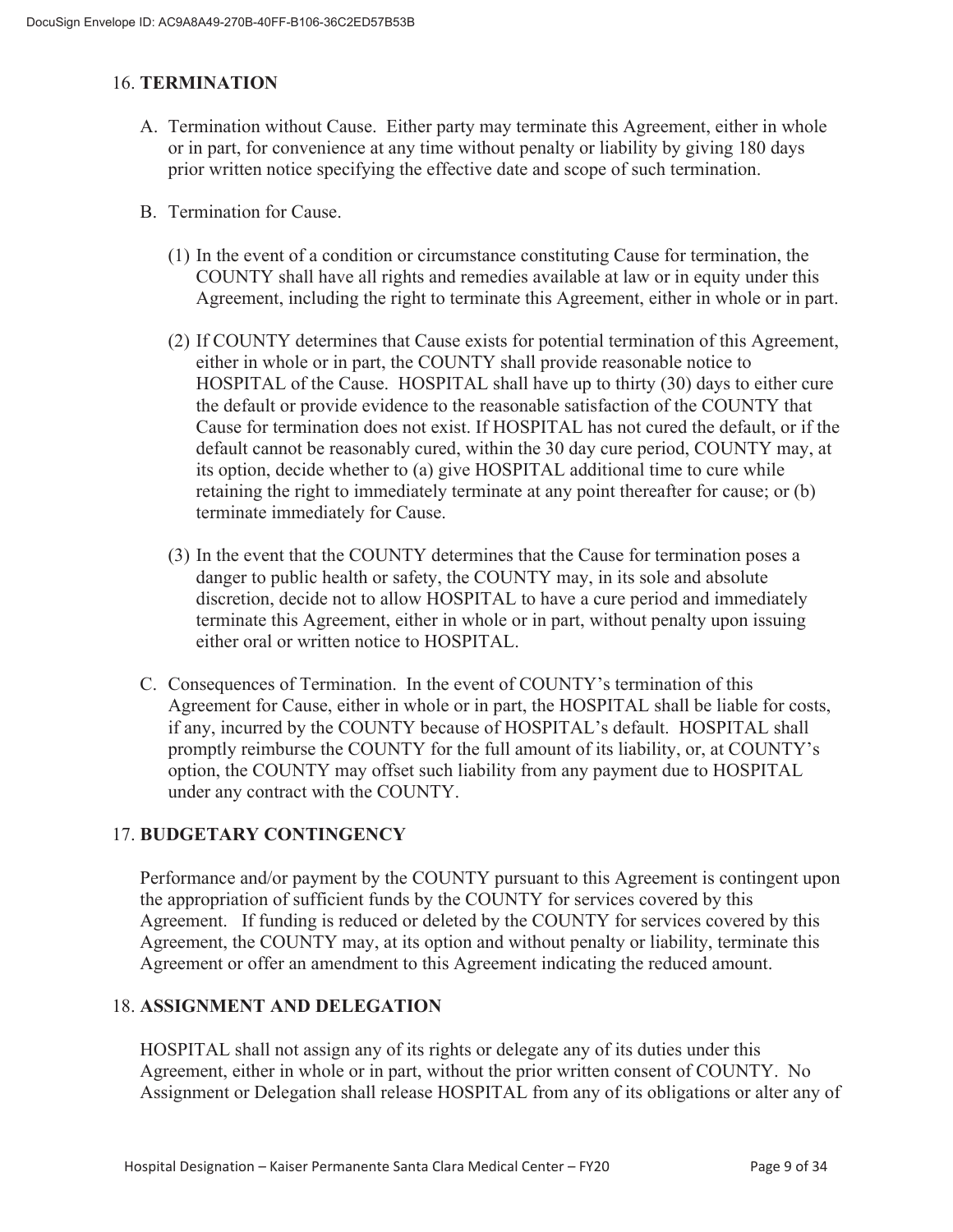its obligations to be performed under the Agreement. This provision shall not be applicable to services agreements or contracts or similar arrangements usually and customarily entered into by medical facilities to obtain or arrange for professional medical services, administrative support, equipment, supplies or technical support.

## 19. **COMPLIANCE WITH ALL LAWS, INCLUDING NONDISCRIMINATION, EQUALOPPORTUNITY AND WAGE THEFT PREVENTION**

- (1) Compliance with All Laws. Contractor shall comply with all applicable Federal, State, and local laws, regulations, rules, and policies (collectively, "Laws"), including but not limited to the non-discrimination, equal opportunity, and wage and hour Laws referenced in the paragraphs below.
- (2) Compliance with Non-Discrimination and Equal Opportunity Laws: Contractor shall comply with all applicable Laws concerning nondiscrimination and equal opportunity in employment and contracting, including but not limited to the following: Santa Clara County's policies for contractors on nondiscrimination and equal opportunity that are communicated prospectively by County to Contractor; Title VII of the Civil Rights Act of 1964 as amended; Americans with Disabilities Act of 1990; the Age Discrimination in Employment Act of 1967; the Rehabilitation Act of 1973 (Sections 503 and 504); the Equal Pay Act of 1963; California Fair Employment and Housing Act (Gov. Code § 12900 et seq.); California Labor Code sections 1101, 1102, and 1197.5; and the Genetic Information Nondiscrimination Act of 2008. In addition to the foregoing, Contractor shall not discriminate against any subcontractor, employee, or applicant for employment because of age, race, color, national origin, ancestry, religion, sex, gender identity, gender expression, sexual orientation, mental disability, physical disability, medical condition, political belief, organizational affiliation, or marital status in the recruitment, selection for training (including but not limited to apprenticeship), hiring, employment, assignment, promotion, layoff, rates of pay or other forms of compensation. Nor shall Contractor discriminate in the provision of services provided under this contract because of age, race, color, national origin, ancestry, religion, sex, gender identity, gender expression, sexual orientation, mental disability, physical disability, medical condition, political beliefs, organizational affiliations, or marital status.
- (3) Compliance with Wage and Hour Laws: Contractor shall comply with all applicable wage and hour Laws, which are the Federal Fair Labor Standards Act, the California Labor Code, and, if applicable, any local minimum wage, prevailing wage, or living wage Laws.
- (4) Definitions: For purposes of this section, the following definitions shall apply. A "Final Judgment" shall mean a judgment, decision, determination, or order (a) that was entered in an action initiated by a Contractor employee primarily employed in Santa Clara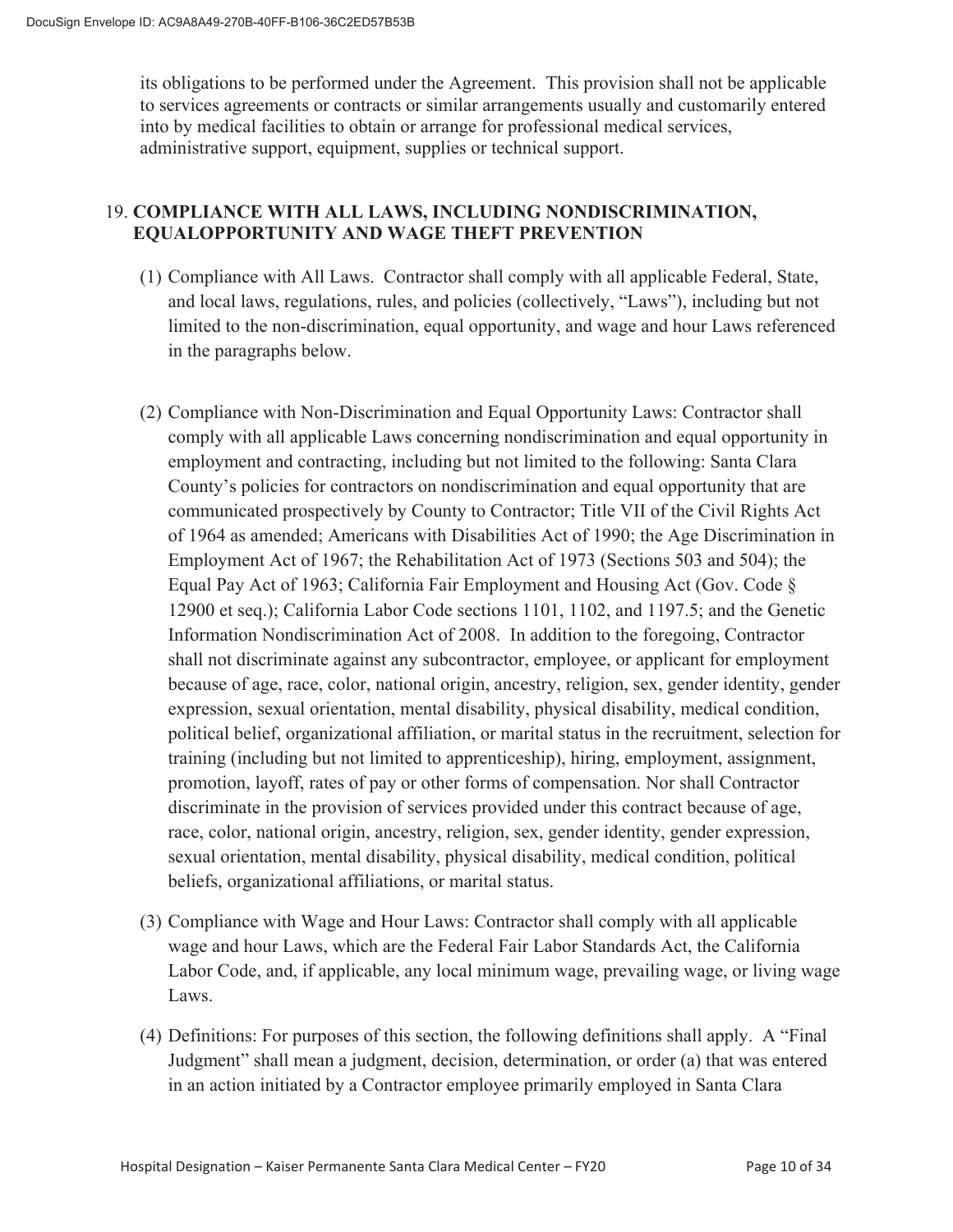County, (b) that includes a monetary award that exceeds \$1,000,000, (c) which is issued by a court of law, an investigatory government agency authorized by law to enforce an applicable Law, an arbiter, or arbitration panel and (d) for which all appeals (including those related to enforcement) have been exhausted or the time period to appeal has expired. For pay equity Laws, relevant investigatory government agencies include the federal Equal Employment Opportunity Commission, the California Division of Labor Standards Enforcement, and the California Department of Fair Employment and Housing. Violation of a pay equity Law shall mean unlawful discrimination in compensation on the basis of an individual's sex, gender, gender identity, gender expression, sexual orientation, race, color, ethnicity, or national origin under Title VII of the Civil Rights Act of 1964 as amended, the Equal Pay Act of 1963, California Fair Employment and Housing Act, or California Labor Code section 1197.5, as applicable. For wage and hour Laws, relevant investigatory government agencies include the federal Department of Labor, the California Division of Labor Standards Enforcement, and the City of San Jose's Office of Equality Assurance.

- (5) Prior Judgments, Decisions or Orders against Contractor: By signing this Agreement, Contractor affirms that it has disclosed any Final Judgments that (A) were issued in the three years prior to executing this Agreement by a court, an investigatory government agency, arbiter, or arbitration panel and (B) found that Contractor violated an applicable wage and hour law or pay equity law. Contractor further affirms that it has satisfied and complied with any such Final Judgments in accordance with applicable Laws.
- (6) Violations of Wage and Hour Laws or Pay Equity Laws During Term of Contract: If at any time during the term of this Agreement, Contractor receives a Final Judgment rendered against it for violation of an applicable wage and hour Law or pay equity Law, then Contractor shall promptly satisfy and comply with any such Final Judgment in accordance with applicable Laws. Contractor shall inform the Office of the County Executive-Office of Countywide Contracting Management (OCCM) of any relevant Final Judgment against it within 30 days of the Final Judgment becoming final or of learning of the Final Judgment, whichever is later. Contractor shall also provide any documentary evidence of compliance with the Final Judgment within 30 days of satisfying the Final Judgment. Any notice required by this paragraph shall be addressed to the Office of the County Executive-OCCM at 70 W. Hedding Street, East Wing, 11th Floor, San José, CA 95110. Notice provisions in this paragraph are separate from any other notice provisions in this Agreement and, accordingly, only notice provided to the Office of the County Executive-OCCM satisfies the notice requirements in this paragraph.
- (7) Omitted by the Parties.
- (8) Pay Equity Notification: Contractor affirms that it posts, electronically (internally on its intranet website and externally on its careers website) and on hard copy posters at Contractor locations, information about Contractor's compliance with Executive Order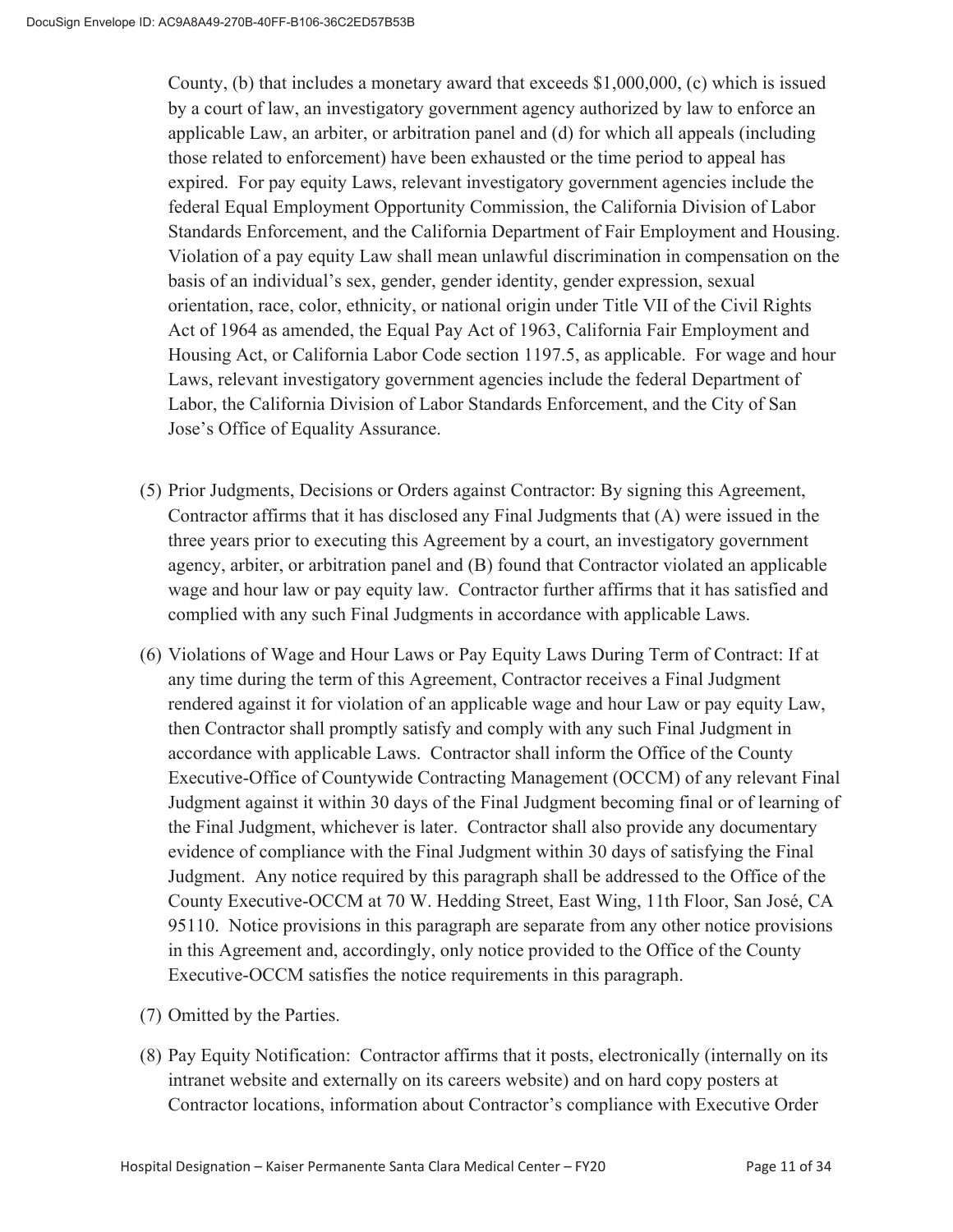11246 on equal opportunity and its compliance with prohibitions on wage discrimination pursuant to Title VII of the Civil Rights Act and the Equal Pay Act of 1963.

- (9) Material Breach: Failure to comply with any part of this Section shall constitute a material breach of this Agreement. In the event of such a breach, the County may, in its discretion, exercise any or all remedies available under this Agreement and at law. County may, among other things, take any or all of the following actions:
	- (i) Suspend or terminate any or all parts of this Agreement.
	- (ii) Withhold payment to Contractor until full satisfaction of a Final Judgment concerning violation of an applicable wage and hour Law or pay equity Law.
	- (iii) Offer Contractor an opportunity to cure the breach.

(10) Subcontractors: Contractor shall impose all of the requirements set forth in this Section on any subcontractors permitted to perform work under this Agreement. This includes ensuring that any subcontractor receiving a Final Judgment for violation of an applicable Law promptly satisfies and complies with such Final Judgment.

## 20. **ENTIRE AGREEMENT**

 This Agreement contains the entire agreement between the parties relating to the rights granted and the obligations assumed by the parties with respect to the subject matter hereof. This Agreement supersedes all prior and contemporaneous agreements, either oral or in writing, with respect to the subject matter hereof.

## 21. **NO THIRD PARTY RIGHTS**

No provision in this Agreement shall be construed to confer any rights to any third person or entity.

#### 22. **INDEPENDENT PROVIDER STATUS**

This Agreement is not intended, and shall not be construed, to create the relationship of agent, servant, employee, partnership, joint venture, or association, between either party to this Agreement. HOSPITAL understands and agrees that all HOSPITAL employees rendering prehospital emergency medical care services under this Agreement are, for purposes of Workers' Compensation liability, employees solely of the HOSPITAL and not of COUNTY.

#### 23. **SEVERABILITY**

Should any part of this Agreement be held to be invalid, illegal, or unenforceable in any respect, such invalidity, illegality, or unenforceability shall not affect the validity of the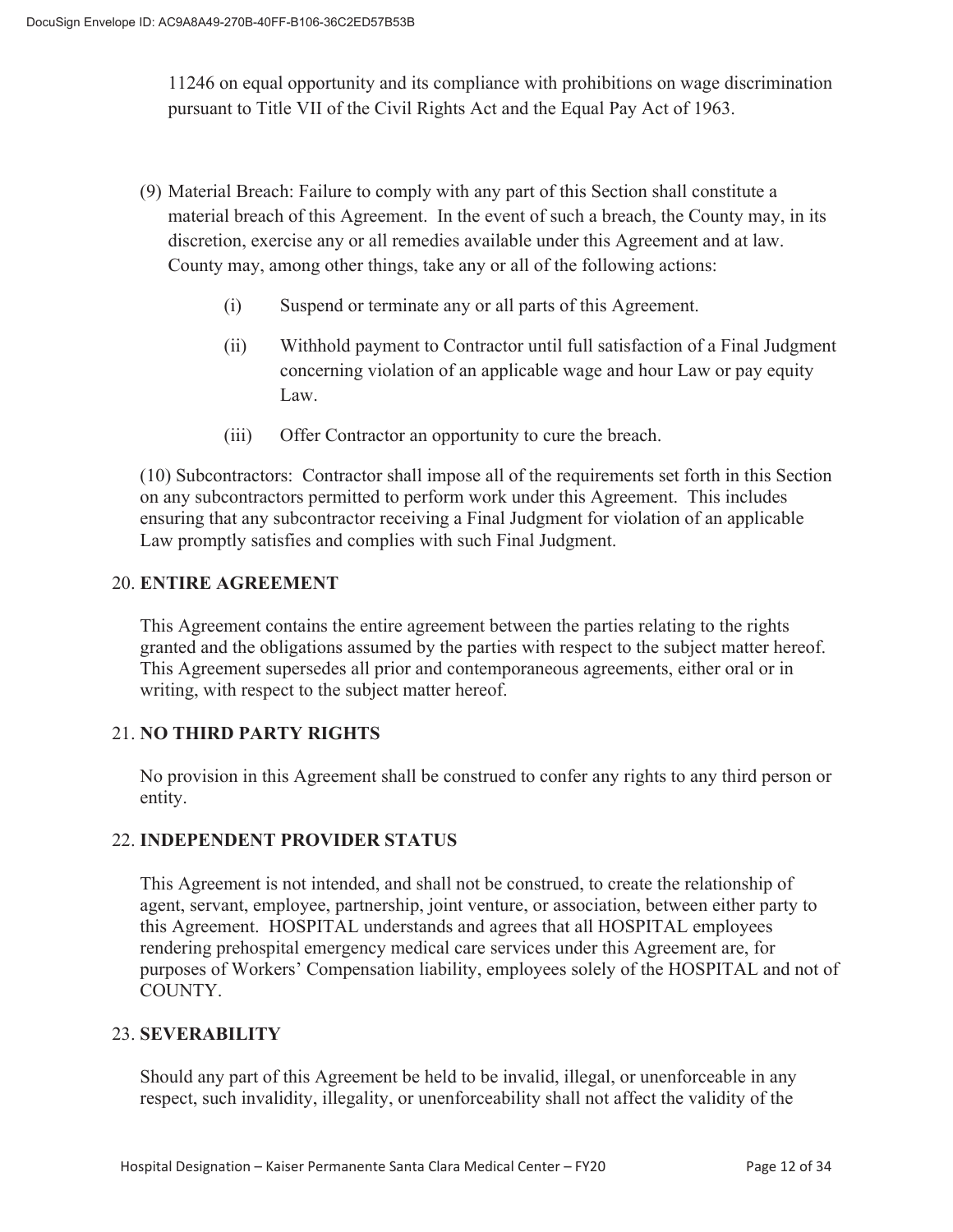remainder of the contract which shall continue in full force and effect, provided that such remainder can, absent the excised portion, be reasonably interpreted to give the effect to the intentions of the parties.

#### 24. **GOVERNING LAW; VENUE**

This Agreement has been executed and delivered in, and shall be construed and enforced in accordance with, the laws of the State of California. Proper venue for legal action regarding this Agreement shall be in the County of Santa Clara.

#### 25. **WAIVER**

No delay or failure to require performance of any provision of this Agreement shall constitute a waiver of that provision as to that or any other instance. Any waiver granted by a party must be in writing and shall apply to the specific instance expressly stated.

#### 26. **NOTICES**

Any and all notices required, permitted, or desired to be given hereunder by one party to the other shall be in writing and shall be delivered to the other party personally or by United States mail, certified or registered, postage prepaid, return receipt requested, to the parties at the following addresses and to the attention of the person named.

The EMS Agency Director shall have the authority to issue all notices which are required or permitted by COUNTY hereunder. Addresses and persons to be notified may be changed by one party by giving at least ten (10) calendar days prior written notice thereof to the other.

Notices to COUNTY shall be addressed as follows:

EMS Agency Director County of Santa Clara Emergency Medical Services Agency 700 Empey Way San Jose, CA 95128

Notices to HOSPITAL shall be addressed as follows:

Chris Boyd Sr. Vice President & Area Manager Kaiser Foundation Hospitals – Santa Clara Kaiser Permanente Santa Clara 701 Lawrence Expwy Santa Clara, CA 95051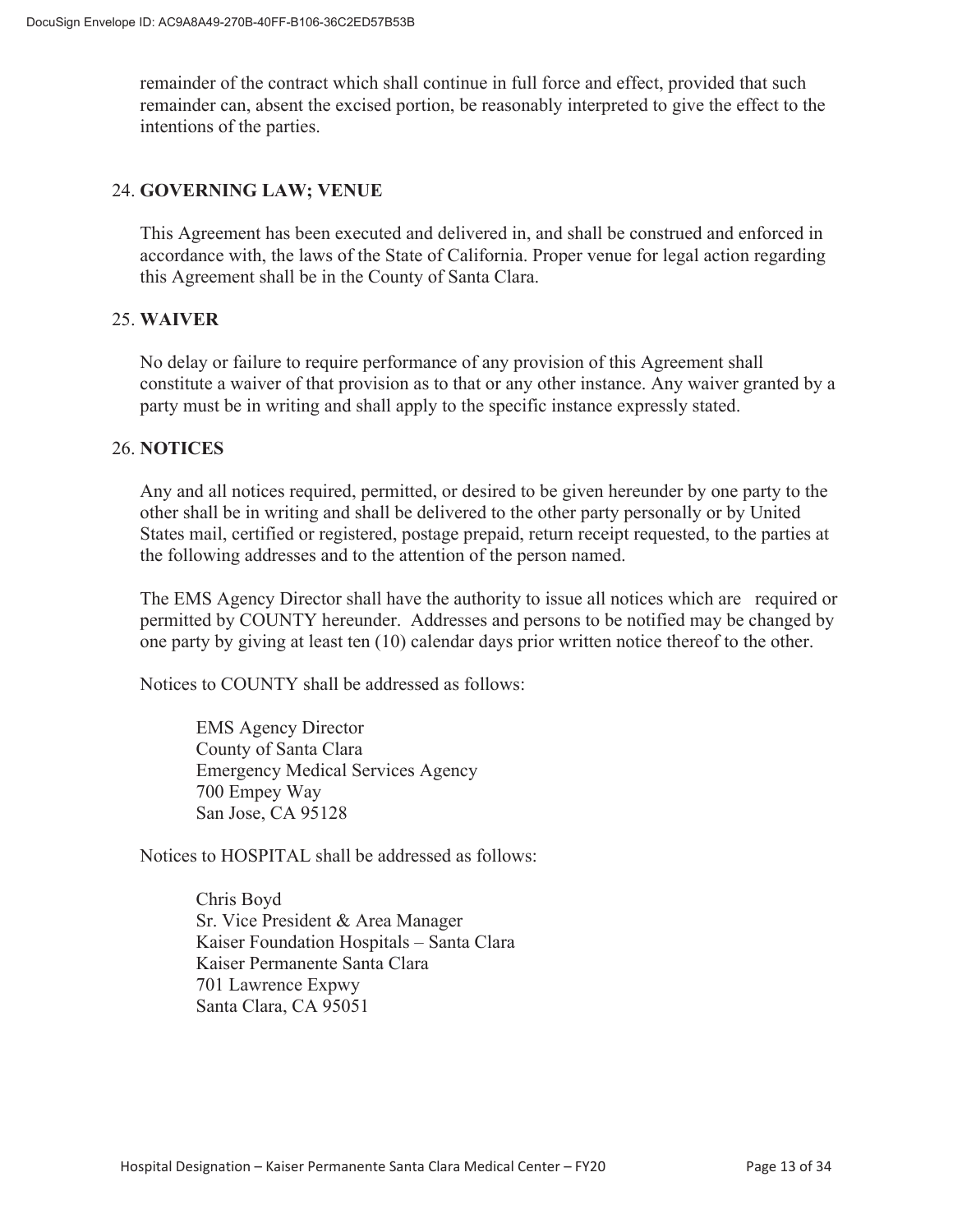#### 27. **COUNTY NO-SMOKING POLICY**

HOSPITAL and its employees, agents and subcontractors, shall comply with the COUNTY's No-Smoking Policy, as set forth in the Board of Supervisors Policy Manual section 3.47 (as amended from time to time), which prohibits smoking: (1) at the Santa Clara Valley Medical Center Campus and all COUNTY-owned and operated health facilities, (2) within 30 feet surrounding COUNTY-owned buildings and leased buildings where the COUNTY is the sole occupant, and (3) in all COUNTY vehicles.

#### 28. **COUNTERPARTS**

This Agreement may be executed in one or more counterparts, each of which shall be considered an original, but all of which together shall constitute one and the same instrument.

#### 29. **CONTRACT EXECUTION**

Unless otherwise prohibited by law or County policy, the parties agree that an electronic copy of a signed contract, or an electronically signed contract, has the same force and legal effect as a contract executed with an original ink signature. The term "electronic copy of a signed contract" refers to a transmission by facsimile, electronic mail, or other electronic means of a copy of an original signed contract in a portable document format. The term "electronically signed contract" means a contract that is executed by applying an electronic signature using technology approved by the County.

IN WITNESS WHEREOF, this Agreement is entered into by the parties.

| <b>COUNTY</b>                         |             | <b>HOSPITAL</b>                              |             |
|---------------------------------------|-------------|----------------------------------------------|-------------|
| DocuSigned by:<br>Gene Clark          | 7/27/2020   | DocuSigned by:<br>uns Boyd                   | 7/16/2020   |
| C685F692AC71492.<br><b>Gene Clark</b> | <b>Date</b> | 84EB102D3C944BD<br><b>Chris Boyd</b>         | <b>Date</b> |
| <b>Chief Procurement Officer</b>      |             | Sr. Vice President & Area Manager            |             |
| <b>Procurement Department</b>         |             | Kaiser Permanente Santa Clara Medical Center |             |
|                                       |             |                                              |             |
| $\frac{1}{1}$                         |             |                                              |             |
| $\frac{1}{1}$                         |             |                                              |             |
| $\frac{1}{1}$                         |             |                                              |             |
| $\frac{1}{1}$                         |             |                                              |             |
| $\frac{1}{1}$                         |             |                                              |             |
| $\frac{1}{1}$                         |             |                                              |             |
| $\frac{1}{1}$                         |             |                                              |             |
| $\frac{1}{1}$                         |             |                                              |             |
| $\frac{1}{2}$                         |             |                                              |             |
|                                       |             |                                              |             |

[Signatures Continued on Following Page]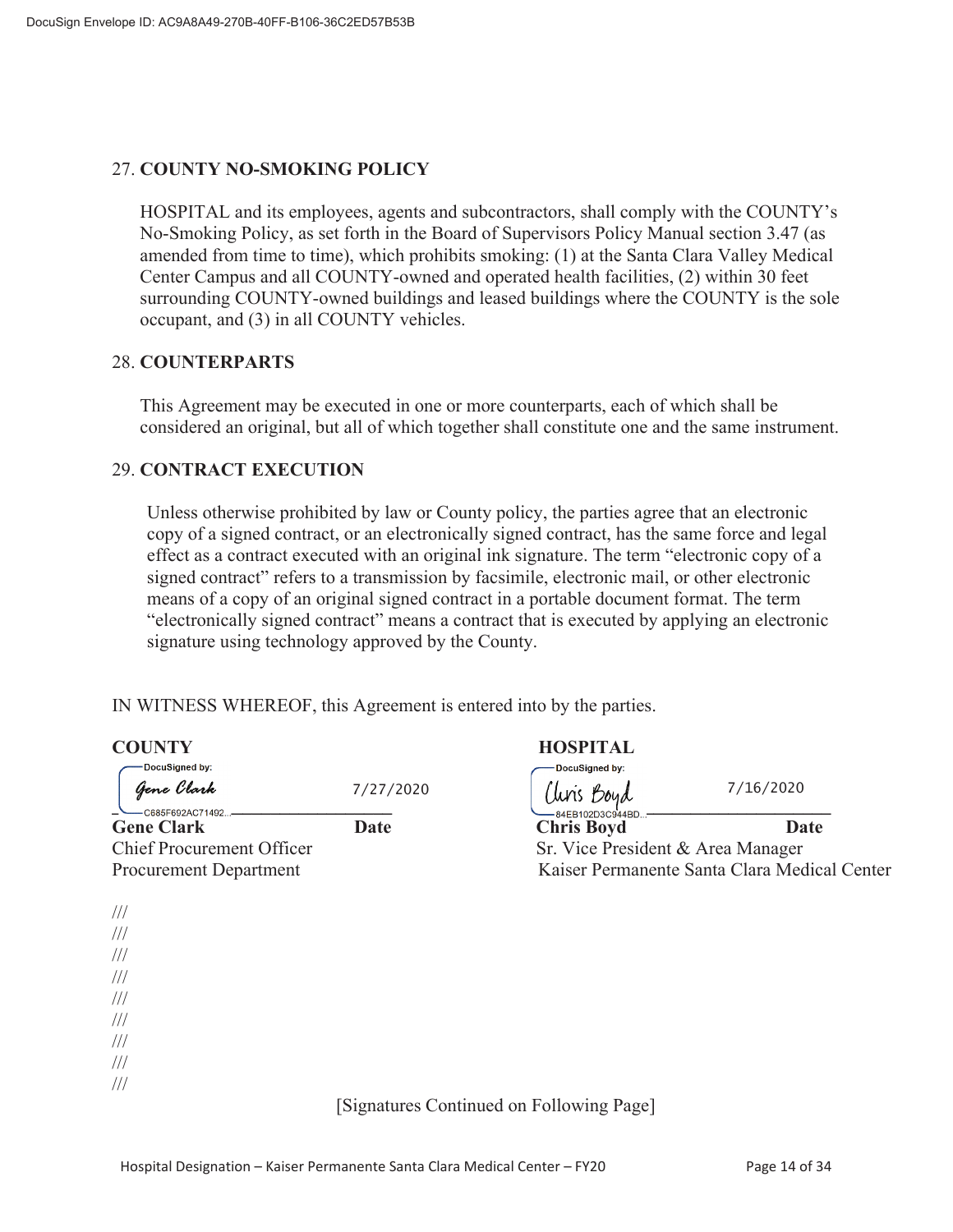[Signatures Continued from Previous Page]

**Approved BY:** 

-DocuSigned by: **\_\_\_\_\_\_\_\_\_\_\_\_\_\_\_\_\_\_\_\_\_\_\_\_\_\_\_\_\_\_\_** 7/20/2020

**Jackie Lowther, RN, Director Date** Emergency Medical Services Agency

#### **Approved BY:**

-DocuSigned by:

**Reine G. Santiago** 7/24/2020

**Rene G. Santiago Date**  Deputy County Executive County of Santa Clara Health System

**Approved BY:** 

 -DocuSigned by: 7/24/2020 **\_\_\_\_\_\_\_\_\_\_\_\_\_\_\_\_\_\_\_\_\_\_\_\_\_\_\_\_\_\_\_** 

**John Cookinham Date** Chief Financial Officer County of Santa Clara Health System

## **APPROVED AS TO FORM AND LEGALITY BY:**

-DocuSigned by: Werley Dodd

**\_\_\_\_\_\_\_\_\_\_\_\_\_\_\_\_\_\_\_\_\_\_\_\_\_\_\_\_\_\_\_** 

7/20/2020

**Wesley Dodd Date**  Deputy County Counsel

#### **Attachments**

| Exhibit A:  | Indemnification and Insurance               |
|-------------|---------------------------------------------|
| Annex A:    | Designation as a 9-1-1 EMS Receiving Center |
| Annex B:    | Designation as a Stroke Center              |
| Annex $C$ : | Designation as a STEMI Receiving Center     |

///

///

///

///

///

///

///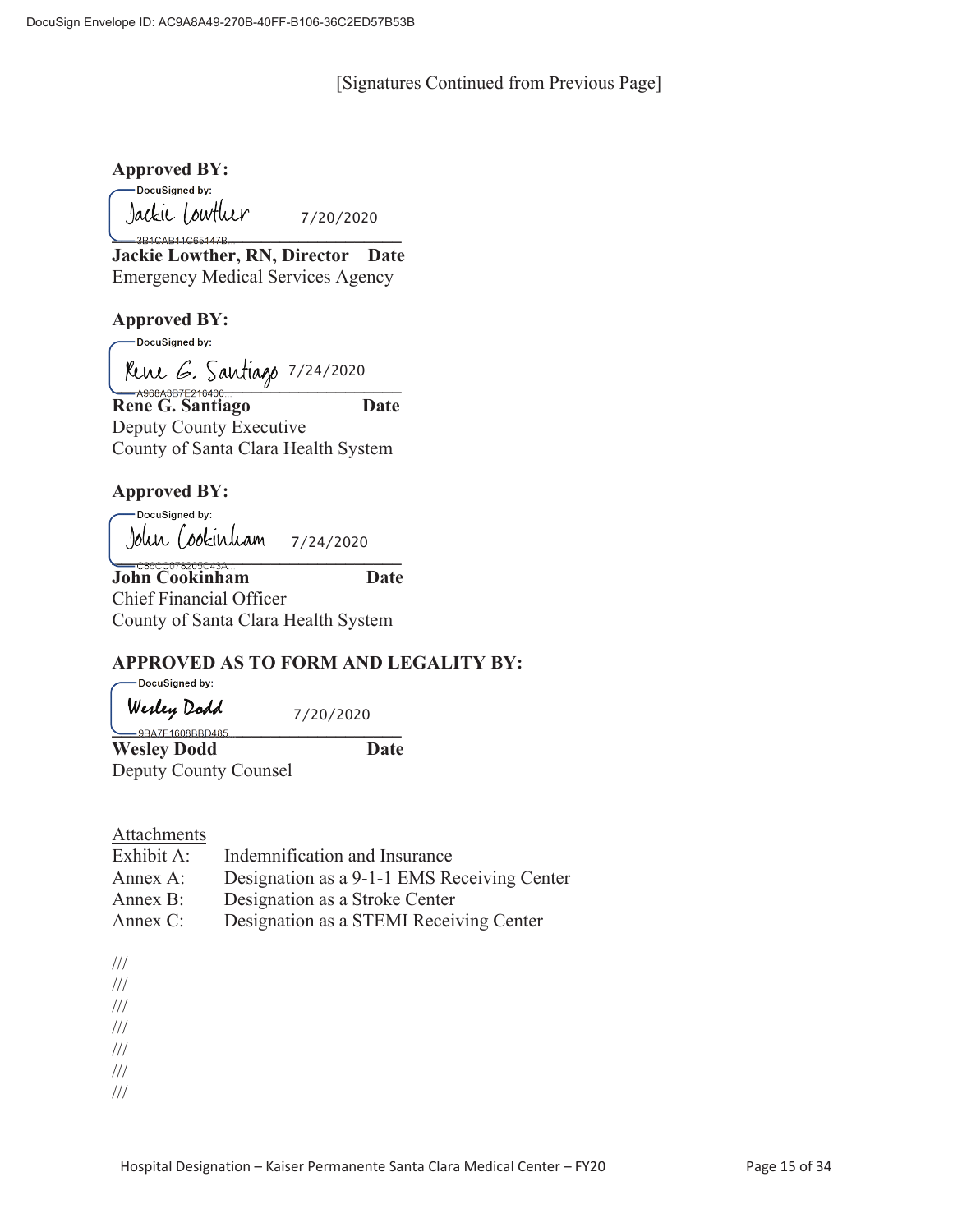## **EXIHBIT A Indemnification and Insurance**  (modified 12/2019)

#### **Indemnity**

Each of the parties shall indemnify, defend, and hold the other party, their officers, board members, employees and agents, harmless from any claim, expense or cost, damage or liability imposed for injury occurring by reason of the negligent acts or omissions or willful misconduct of the indemnifying party, its officers, board members, employees or agents, under or in connection with or arising out of any work, authority or services provided by such party under this Agreement.

#### Insurance

Without limiting the Contractor's indemnification of the County, the Contractor shall provide and maintain at its own expense, during the term of this Agreement, or as may be further required herein, the following insurance coverages and provisions:

#### A. Evidence of Coverage

 Prior to commencement of this Agreement, the Contractor shall provide a Certificate of Insurance certifying that coverage as required herein has been obtained. Individual endorsements executed by the insurance carrier shall accompany the certificate. In addition, Contractor shall make available to County copies of relevant policies, upon County's request.

 This verification of coverage shall be sent to the requesting County department, unless otherwise directed. The Contractor shall not receive a Notice to Proceed with the work under the Agreement until it has obtained all insurance required and such insurance has been approved by the County, which approval shall not be unreasonably withheld. This approval of insurance shall neither relieve nor decrease the liability of the Contractor.

#### B. Qualifying Insurers

 Except for programs of self-insurance, all coverages, except surety, shall be issued by companies which hold a current policy holder's alphabetic and financial size category rating of not less than A- V, according to the current Best's Key Rating Guide or a company of equal financial stability that is approved by the County's Insurance Manager.

#### C. Notice of Cancellation

All coverage as required herein shall not be canceled or changed so as to no longer meet the specified County insurance requirements without 30 days' prior written notice of such cancellation or change being delivered to the County of Santa Clara or their designated agent, unless such coverage is replaced with substantially similar coverage.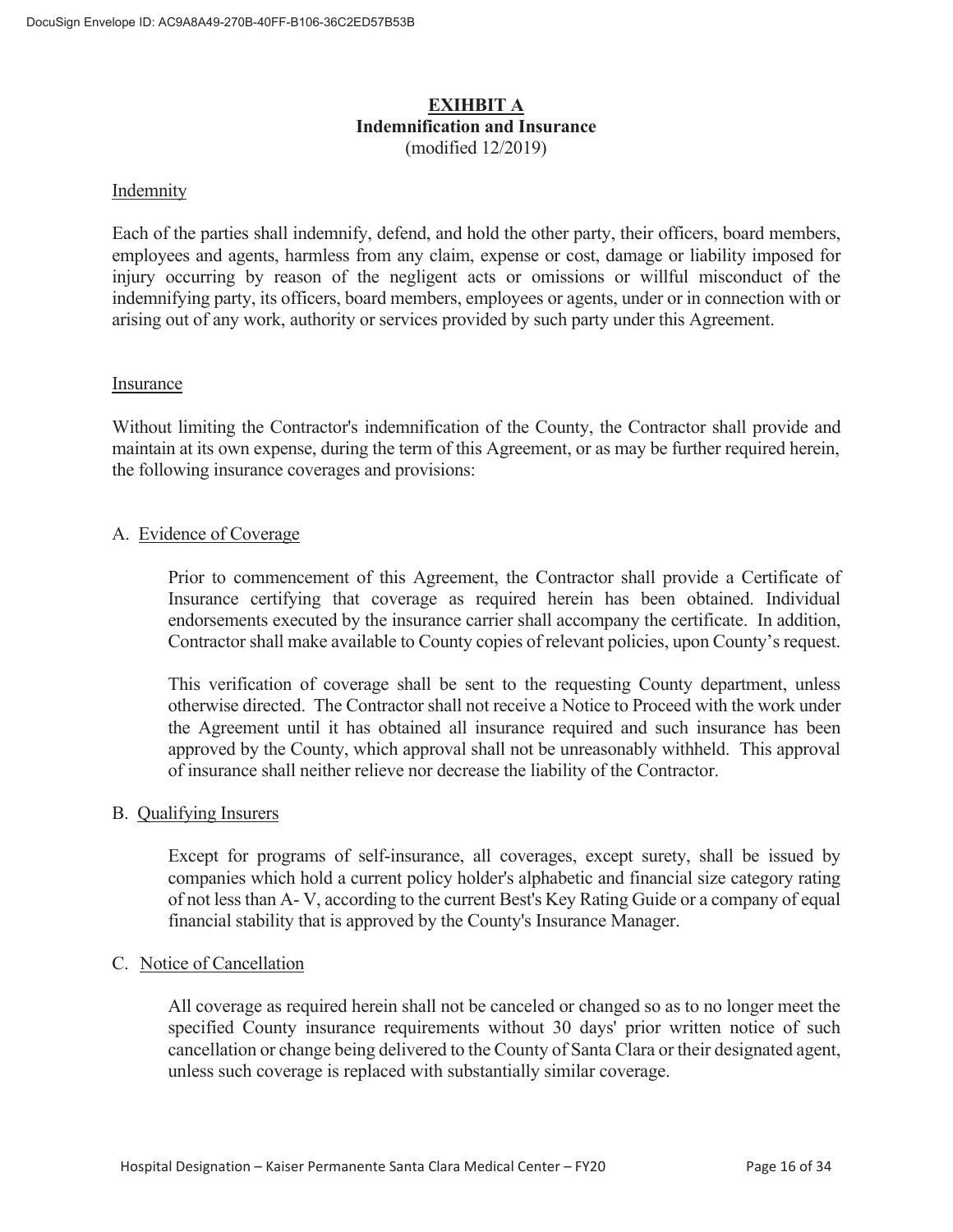#### D. Insurance Required

- 1. Commercial General Liability Insurance for bodily injury (including death) and property damage which provides limits as follows:
	- a. Each occurrence \$5,000,000
	- b. General aggregate \$5,000,000
	- c. Personal Injury \$5,000,000
	- d. Products/Completed Operations aggregate \$5,000,000
- 2. General liability coverage shall include:
	- a. Premises and Operations
	- b. Personal Injury liability
	- c. Products/Completed
	- d. Contractual liability, expressly including liability assumed under this Agreement
	- e. Severability of interest
- 3. General liability coverage shall include the following endorsement, a copy of which shall be provided to the County:

#### **Additional Insured Endorsement,** which shall read:

 "County of Santa Clara, and members of the Board of Supervisors of the County of Santa Clara, and the officers, agents, and employees of the County of Santa Clara, individually and collectively, as additional insureds."

 Insurance afforded by the additional insured endorsement, for claims resulting from Contractor's acts or omissions, shall apply as primary insurance, and other insurance maintained by the County of Santa Clara, its officers, agents, and employees shall be excess only and not contributing with insurance provided under this policy. Public Entities may also be added to the additional insured endorsement as applicable and as mutually agreed-upon and the contractor shall be notified by the contracting department of these requirements.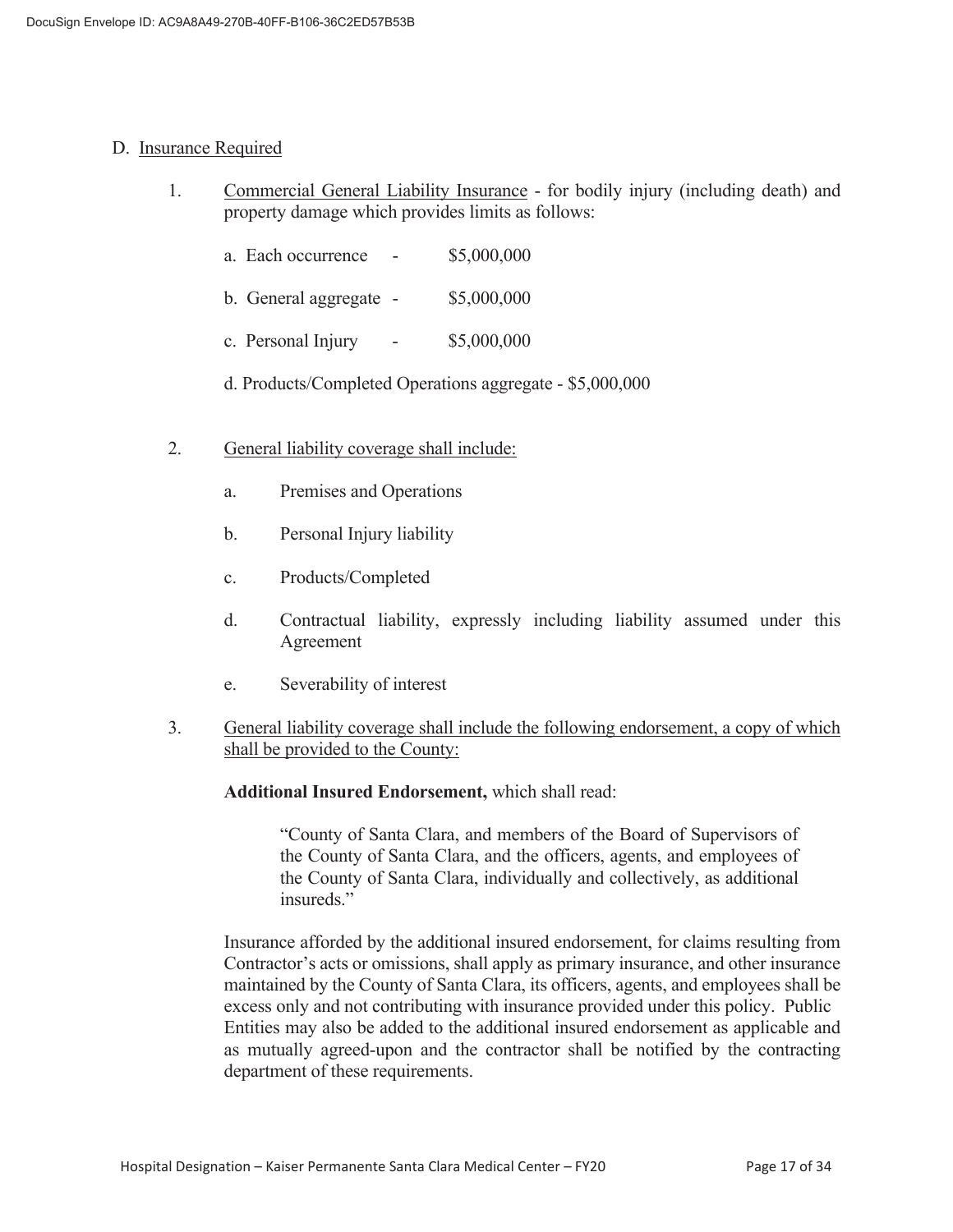#### 4. Automobile Liability Insurance

 For bodily injury (including death) and property damage which provides total limits of not less than one million dollars (\$1,000,000) combined single limit per occurrence applicable to owned, non-owned and hired vehicles.

- 5. Workers' Compensation and Employer's Liability Insurance
	- a. Statutory California Workers' Compensation coverage including broad form all-states coverage.
	- b. Employer's Liability coverage for not less than one million dollars (\$1,000,000) per occurrence.
- 6. Medical Malpractice Liability Insurance
	- a. Coverage shall be in an amount of not less than five million dollars (\$5,000,000) per occurrence and ten million dollars (\$10,000,000) aggregate.
	- b. Omitted by the Parties.
	- c. Claims made coverage as required herein shall be maintained for a minimum of two years following termination or completion of this Agreement.
- 7. Claims Made Coverage

 If coverage is written on a claims made basis, the Certificate of Insurance shall clearly state so. In addition to coverage requirements above, such policy shall provide that:

- a. Policy retroactive date coincides with or precedes the Contractor's start of work (including subsequent policies purchased as renewals or replacements).
- b. Policy allows for reporting of circumstances or incidents that might give rise to future claims.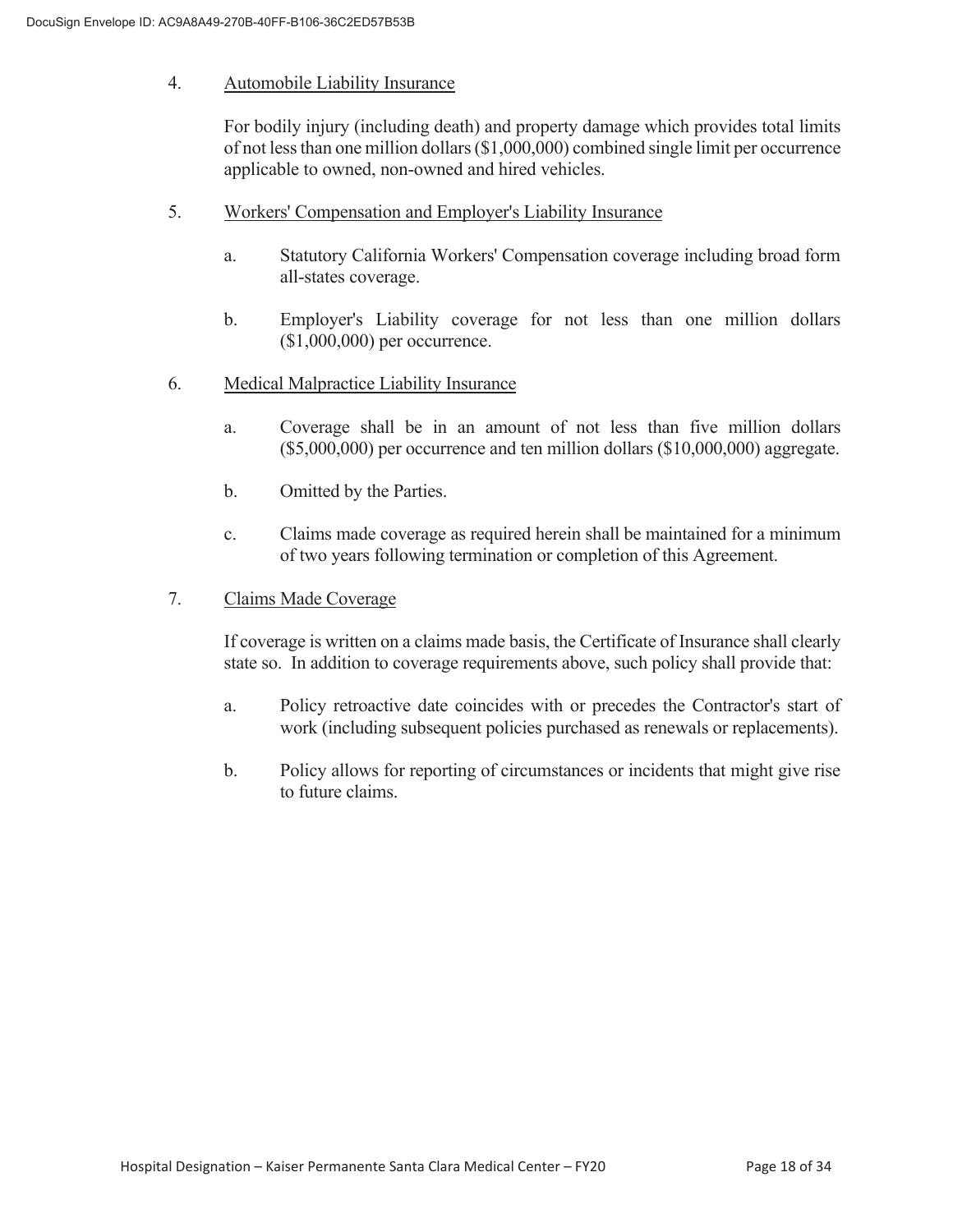#### E. Special Provisions

The following provisions shall apply to this Agreement:

- 1. The foregoing requirements as to the types and limits of insurance coverage to be maintained by the Contractor and any approval of said insurance by the County or its insurance consultant(s) are not intended to and shall not in any manner limit or qualify the liabilities and obligations otherwise assumed by the Contractor pursuant to this Agreement, including but not limited to the provisions concerning indemnification.
- 2. The County acknowledges that some insurance requirements contained in this Agreement may be fulfilled by self-insurance on the part of the Contractor. However, this shall not in any way limit liabilities assumed by the Contractor under this Agreement. Any self-insurance shall be approved in writing by the County upon satisfactory evidence of financial capacity. Contractor's obligation hereunder may be satisfied in whole or in part by adequately funded self-insurance programs or selfinsurance retentions.
- 3. Should any of the work under this Agreement be sublet, the Contractor shall require each of its subcontractors of any tier to carry the aforementioned coverages, or Contractor may insure subcontractors under its own policies.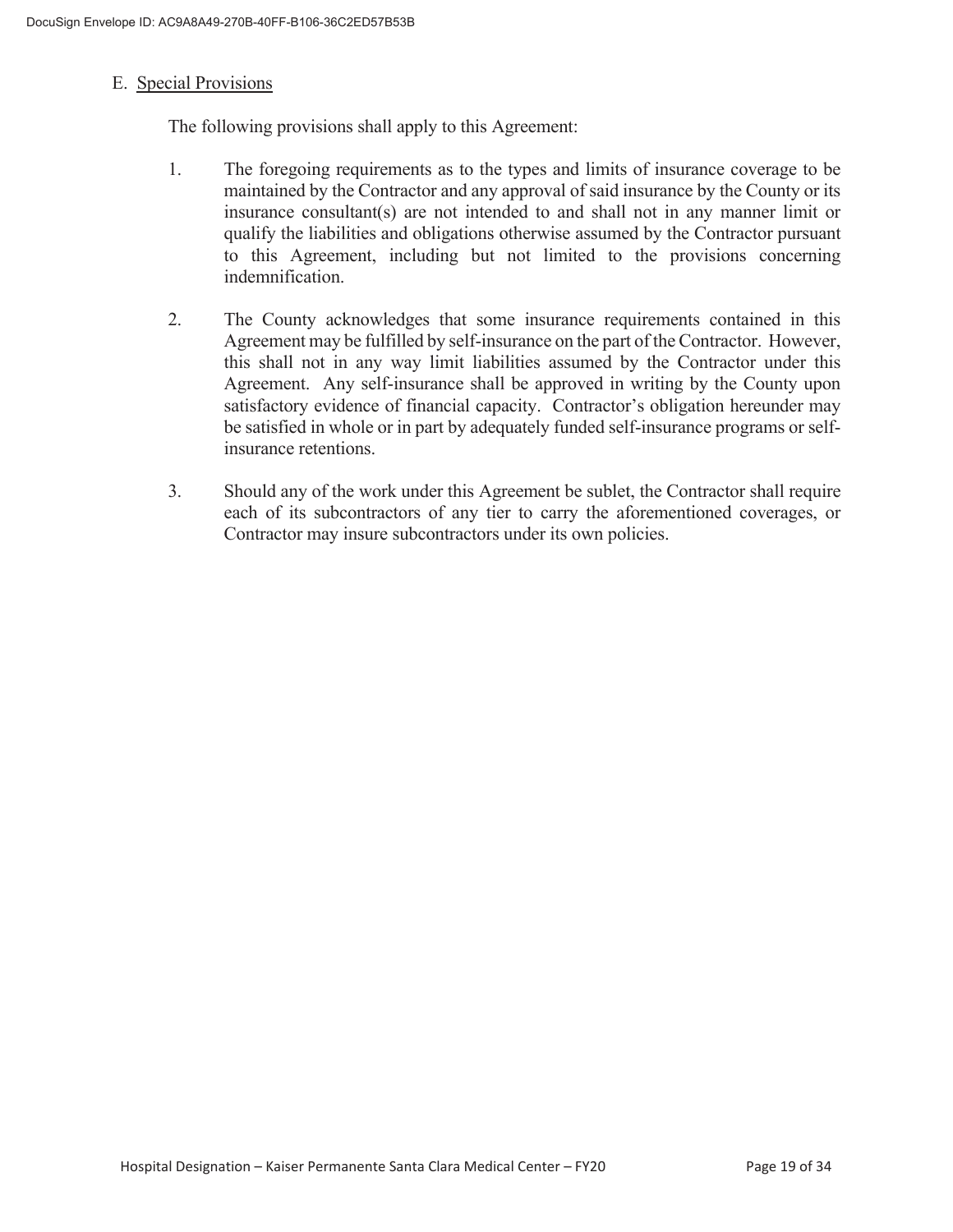## **ANNEX A**

## **DESIGNATION OF HOSPITAL AS A 9-1-1 EMS RECEIVING CENTER**

## 1. **DESIGNATION AS A 9-1-1 EMS RECEIVING CENTER**

Subject to the terms and conditions of this Annex and the Hospital Designation Agreement entered into by and between the parties, COUNTY hereby designates HOSPITAL as a 9-1-1 EMS Receiving Center, and HOSPITAL hereby accepts such designation.

## 2. **OBLIGATIONS OF HOSPITAL**

- A. HOSPITAL shall provide acute, emergency care to any patient that comes to the emergency department of HOPSITAL by ambulance as the result of a 9-1-1 call to the COUNTY's EMS system ("9-1-1 EMS patients"). HOSPITAL shall provide such care regardless of the patient's ability to pay physician and/or hospital fees. For the purpose of this Annex, the phrase "comes to the emergency department" shall have the same meaning as set forth in the Emergency Medical Treatment and Active Labor Act (42 U.S.C § 1395dd) and the regulations promulgated thereunder (EMTALA).
- B. HOSPITAL shall provide the EMS Agency, on a regular and ongoing basis and upon request, with documents that demonstrate HOSPITAL's compliance with EMS Agency policies and procedures and 9-1-1 EMS Receiving Center standards contained in this Annex.
- D. HOSPITAL agrees to use EMSystem (EMResource) or other COUNTY-approved hospital status and alerting system to manage hospital bypass and receive alerts from the Santa Clara County Emergency Medical Services System ("EMS System") at HOSPITAL's cost. COUNTY shall seek grant funding opportunities to fund this hospital status and alerting system.
- E. HOSPITAL shall be responsible for the cost of programming, maintaining, and replacing radio equipment used by the HOSPITAL to access the COUNTY EMS Communication System.
- F. If COUNTY EMS radios can not communicate unaided with County Communications within HOSPITAL's facility, HOSPITAL agrees to provide, at its own cost, COUNTYapproved radio that is bi-directional amplifier/passive antenna or other appropriate technologies to support the use of COUNTY EMS portable radios within the HOSPITAL's ED, administrative offices, and command center (or back up location).
- G. HOSPITAL shall endeavor, in good faith, to develop an agreement with COUNTY whereby HOSPITAL shall conduct Postmortem CT Examinations for selected deceased trauma patients in order to provide COUNTY with continuous quality improvement information.
- H. HOSPITAL shall participate in disaster and EMS surge planning and related drills, simulations, and exercises at least twice each calendar year. HOSPITAL may substitute a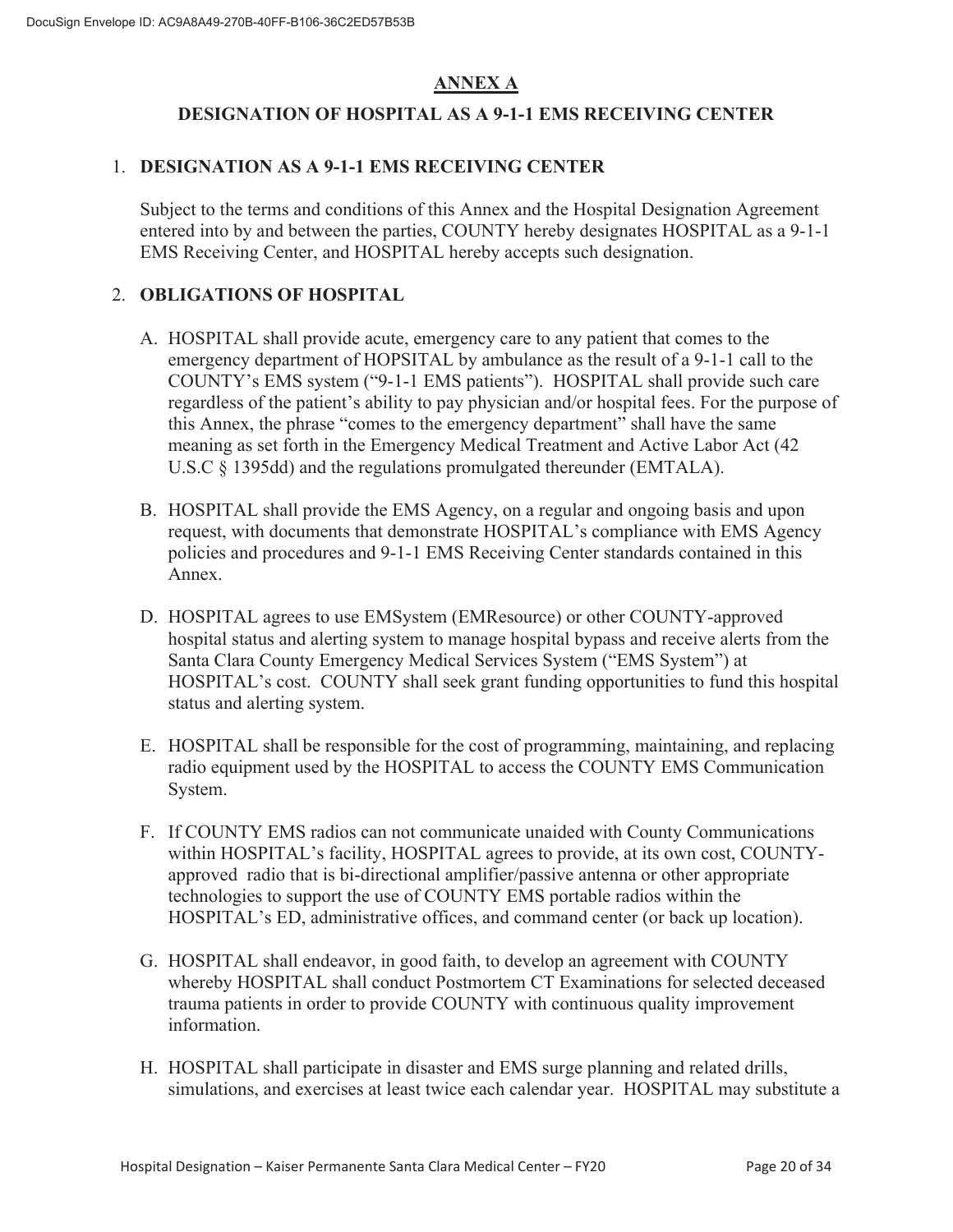response to an actual event if HOSPITAL completes and submits an After-Action Report to COUNTY. COUNTY may approve or reject such substitution in its sole and absolute discretion.

- A. HOSPITAL shall give notice to an EMS provider agency designated infection control officer and county health officer when it has been determined that a reportable communicable disease exposure has occurred involving EMS personnel of public or private EMS provider agencies as required by law.
- I. HOSPITAL agrees to execute and maintain multiple agreements with COUNTYpermitted ambulance service providers at the Basic Life Support (BLS)-EMT, Advanced Life Support (ALS)-Paramedic, and Critical Care Transport-Registered Nurse level to facilitate the immediate inter-facility transfer of patients when necessary;

## 3. **MEDICAL PERSONNEL AND STAFFING**

- A. Emergency Department Medical Director
	- 1. HOSPITAL shall employ and designate, either directly or through contract, an Emergency Department Medical Director (the "Medical Director"). The Medical Director shall possess the following minimum qualifications:
		- a. Board certified in Emergency Medicine (EM) through the American Board of Emergency Medicine (ABEM) (preferred) or the American Osteopathic Association (AOA).
		- b. Residency trained in Emergency Medicine, Internal Medicine, Pediatrics or Family Practice.
		- c. Be a member in good standing on HOSPITAL's Medical Staff.
	- 2. The Medical Director shall have the following responsibilities:
		- a. Oversee clinical care provided in the Emergency Department ("ED").
		- b. Implement policies and procedures, relative to caring for 9-1-1 EMS patients, in accordance with applicable federal, state and local law and applicable County policies and procedures.
		- c. Be responsible for providing or arranging qualified physician staffing for emergency medical services, 24 hours per day, seven days per week.
		- d. Attend at least 50% of the EMS Agency's regularly scheduled Prehospital Care System Quality Improvement Committee meetings and Medical Control Advisory Committee meetings. The Medical Director shall send a representative to any such meeting that he/she can not attend.
- B. EMS Liaison
	- 1. HOSPITAL shall employ and designate an EMS Liaison. The EMS Liaison shall have the following minimum qualifications:
		- a. Working knowledge of the EMS System.
		- b. Working knowledge of COUNTY's Prehospital Care Policy and clinical protocols.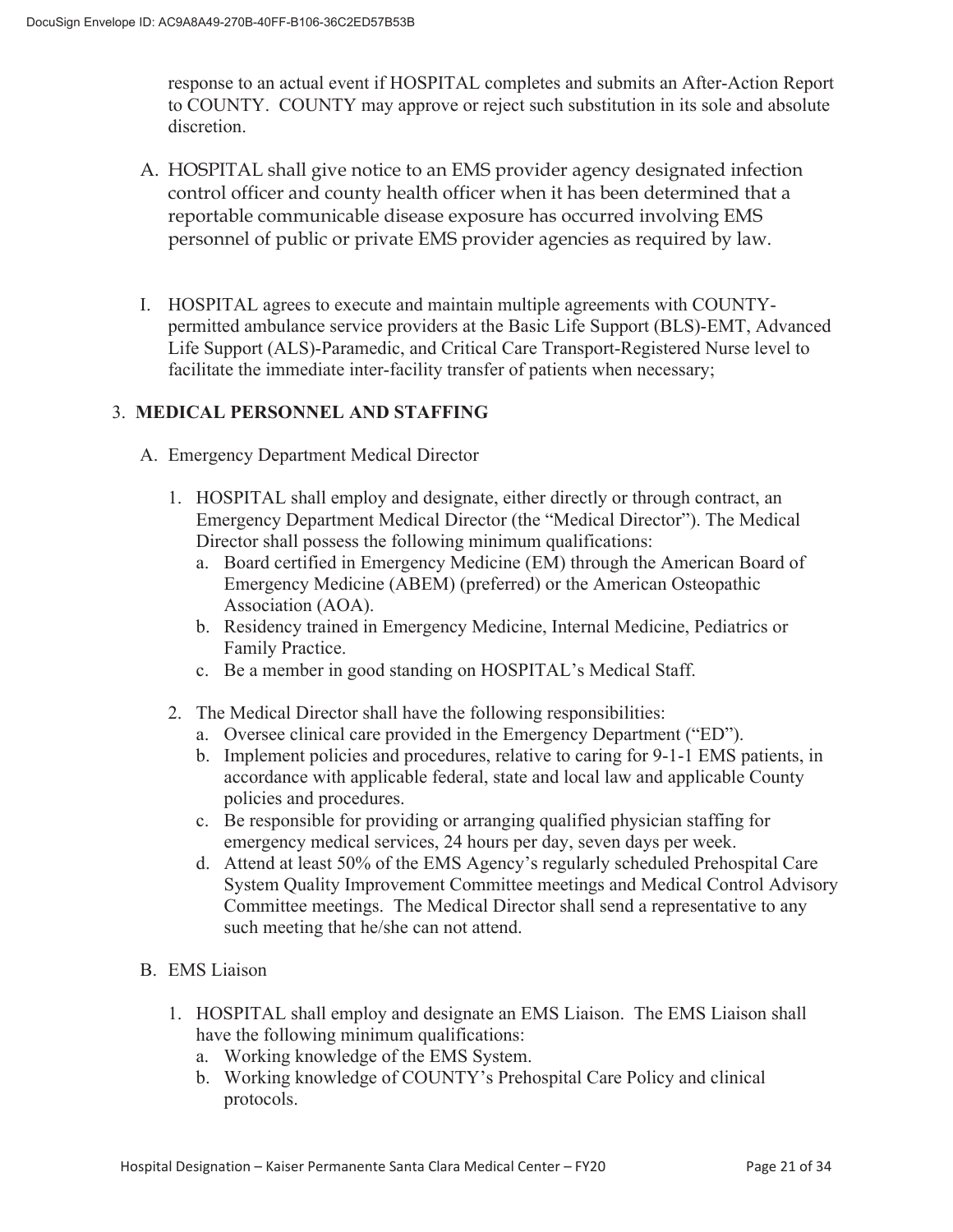- c. Ability to review and evaluate basic and advanced life support patient care provided by 9-1-1 EMS System.
- 2. The EMS Liaison shall have the following responsibilities:
	- a. Attend annual meeting of the EMS Agency regarding countywide changes to the EMS System.
	- b. Provide continuing education to hospital staff related to the COUNTY EMS. System, including information from the EMS Agency's annual meeting regarding countywide changes to the EMS System.
	- c. Provide 9-1-1 EMS patient outcome information to the COUNTY EMS Agency and ad-hoc reports when requested.
	- d. Serve as a liaison between the EMS Agency, other hospitals, and EMS service providers.
	- e. Attend, or assign a representative to attend, regularly scheduled meetings of the EMS Agency's Prehospital Care System Quality Improvement Committee, Prehospital Providers Advisory Committee, and Medical Control Advisory Committee.
	- f. Assure that Emergency Department personnel are trained to integrate with the EMS System and provide quality care to 9-1-1 EMS patients.
- C. HOSPITAL shall notify the EMS Agency within 10 working days of any staffing changes to the Medical Director or EMS Liaison positions.

## 4. **OBLIGATIONS OF THE COUNTY**

- A. On behalf of COUNTY, the Director of the EMS Agency shall serve as a single point of contract for all matters relative to this Annex. In case of an emergency when the Director of the EMS Agency cannot be reached, the EMS Duty Officer shall act as the primary contact.
- B. COUNTY shall provide and maintain a radio network for use by HOSPITAL and provide access to that network for HOSPITAL and EMS System communication.
- C. COUNTY, in collaboration with the HOSPITAL, may participate in research endeavors and other programs, including, but not limited to, pilot studies with the customary Institutional Review Board (IRB) policies.
- D. COUNTY, in accordance with Health and Safety Code section 1797.153, shall coordinate and authorize medical mutual aid through the authority of the Medical Health Operational Area Coordinator (MHOAC), as such term is defined in Health and Safety Code section 1797.153, subdivision (a).
- E. COUNTY shall develop and authorize EMS System policies and procedures and medical protocols consistent with California Code of Regulations, Title 22, Division 9. COUNTY shall prescribe standards for EMS System operations, structure, and processes consistent with applicable state and local laws and regulations, and local EMS System policies and procedures, as may be revised from time to time by COUNTY.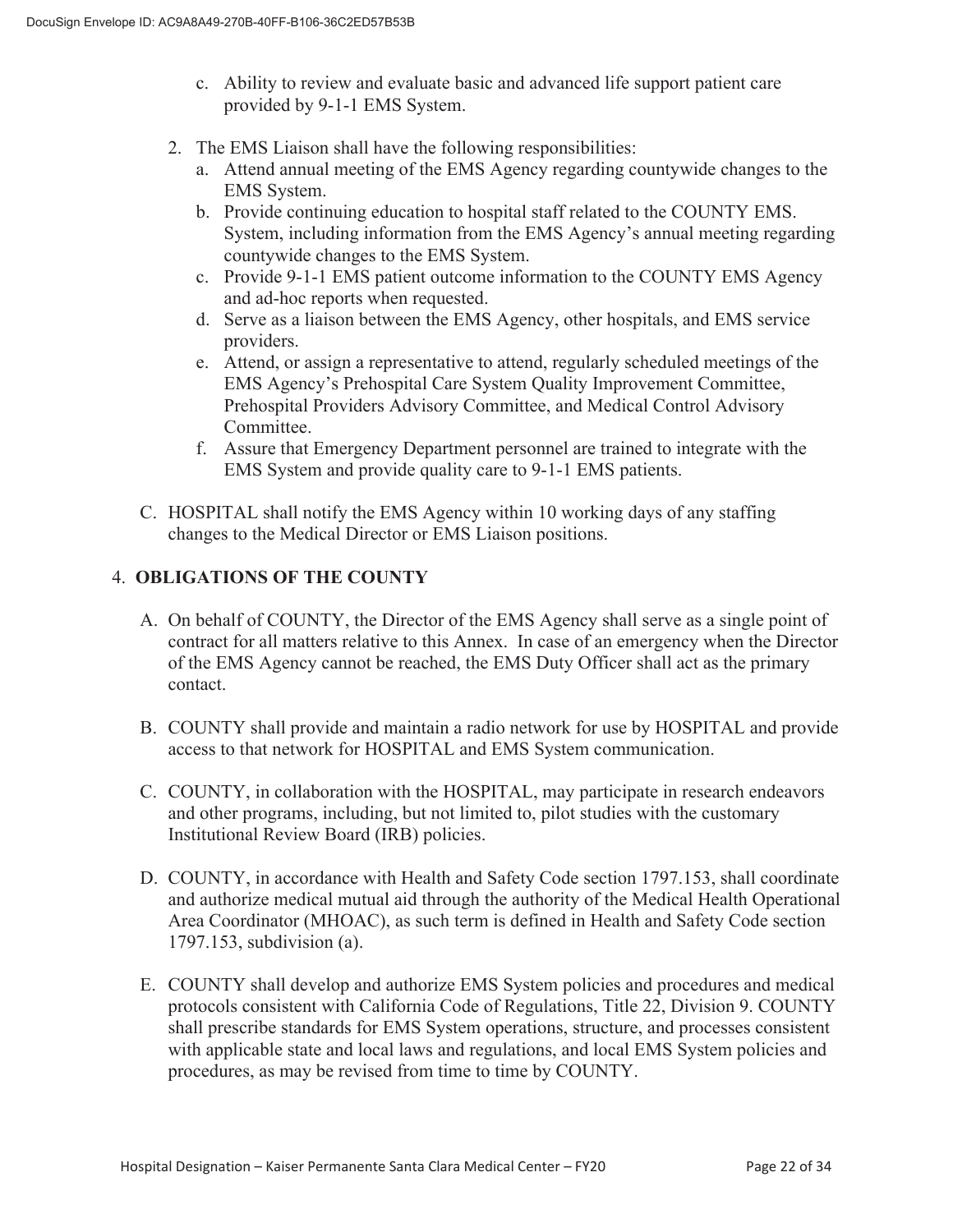F. COUNTY shall develop and implement a system-wide EMS Quality Improvement Plan (EQIP), consistent with California Code of Regulations, Title 22 Division 9, Chapter 12.

This Annex is entered into this 1st day of January, 2020 by the parties.

#### **COUNTY OF SANTA CLARA HOSPITAL**

DocuSigned by: Gene Clark

7/27/2020

Procurement Department

DocuSigned by: Uuris *Boyd* 7/16/2020 \_\_\_\_\_\_\_\_\_\_\_\_\_\_\_\_\_\_\_\_\_\_\_\_\_\_ \_\_\_\_\_\_\_\_\_\_\_\_\_\_\_\_\_\_\_\_\_\_\_\_\_\_\_\_

Gene Clark Date Date Chris Boyd Date Chief Procurement Officer Sr. Vice President & Area Manager

## **APPROVED AS TO FORM AND LEGALITY:**

DocuSigned by:

Wesley Dodd 7/20/2020

.<br>9BA7F1608BBD485 Wesley Dodd Date Deputy County Counsel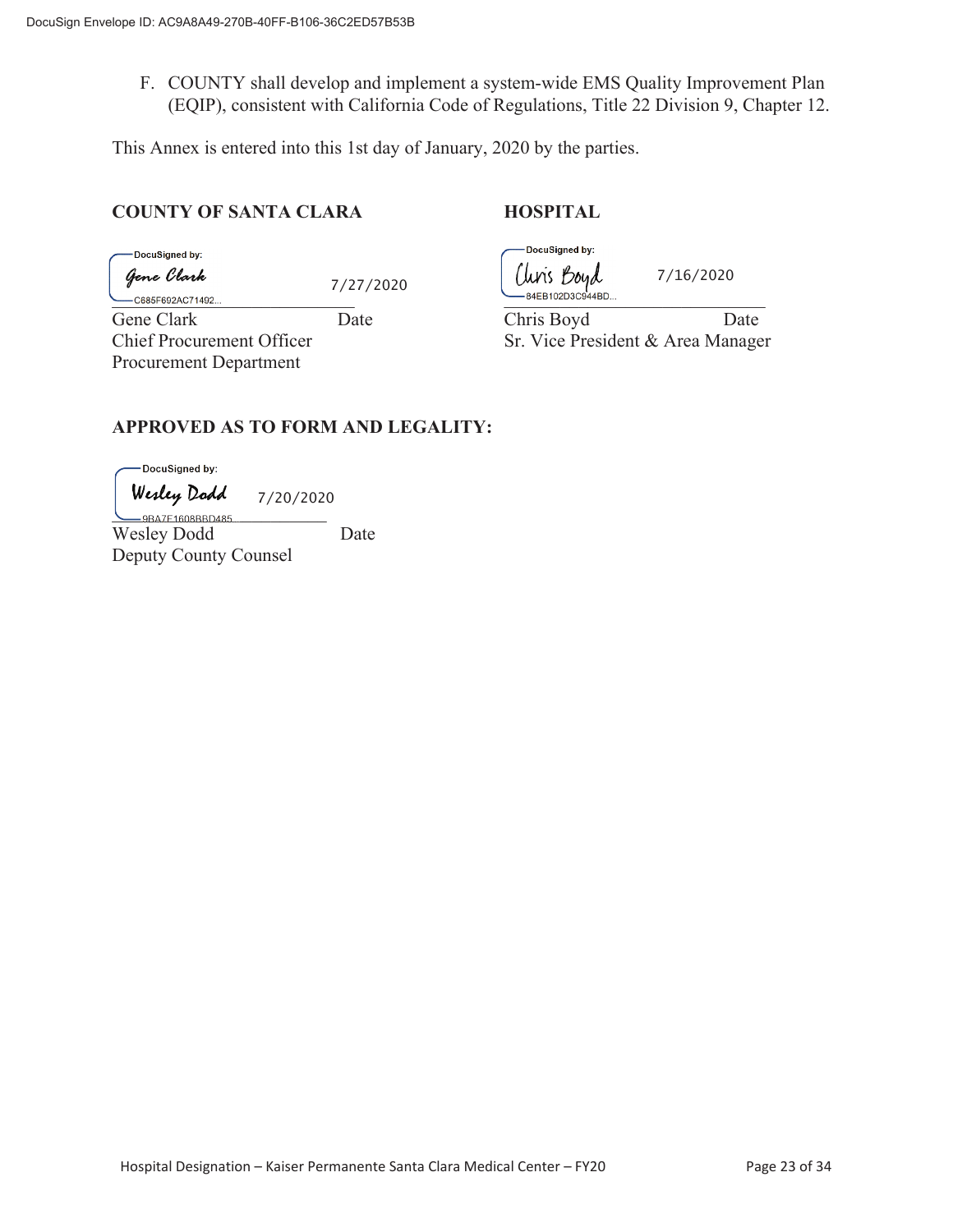## **ANNEX B**

## **DESIGNATION OF HOSPITAL AS A STROKE CENTER**

## 1. **DEFINITIONS**

For the purposes of this Annex:

- A. "Acute Stroke Ready Hospitals" or "Satellite Stroke Centers" means a hospital able to provide the minimum level of critical care services for stroke patients in the emergency department and are paired with one or more hospitals with higher-level stroke services.
- B. "Acute Stroke Victim" means a person evaluated by prehospital, physician, nursing or other clinical personnel according to the policies and procedures established by the EMS Agency, as may be amended from time to time, and been found to require Stroke Services.
- C. "Comprehensive Stroke Center" means a hospital with specific abilities to receive, diagnose and treat all stroke cases and provide the highest level of care for stroke patients. (1) meets Comprehensive Stroke Center Standards, (2) has been certified as a Comprehensive Stroke Center by the Joint Commission and (3) is designated by County as a Comprehensive Stroke Center.
- D. "Primary Stroke Center" means a hospital that treats acute stroke patients and identifies patients who may benefit from transfer to a higher level of care when clinically warranted. (1) meets Stroke Center Standards, (2) has been certified as a Primary Stroke Center by the Joint Commission and (3) is designated by COUNTY as a Primary Stroke Center.
- E. "Stroke Care" means emergency transport, triage, diagnostic evaluation, acute intervention and other acute care services for stroke patients that potentially require immediate medical or surgical intervention treatment, and may include education, primary prevention, acute intervention, acute subacute management, prevention of complications, secondary stroke prevention, and rehabilitative services.
- F. "Stroke Critical Care System" means a subspecialty care component of the EMS system developed by a local EMS agency. This critical care system links prehospital and hospital care to develop optimal treatment to the population of stroke patients.
- G. "Stroke Center Standards" means the standards applicable to stroke centers set forth in the EMS Agency's stroke system plan and EMS Agency policies and procedures, as may be amended from time to time.
- H. "Stroke Care System Quality Improvement Committee" means the multi-disciplinary peer-review committee which (1) is composed of representatives from Stroke Centers and other professionals designated by the EMS Agency, (2) audits the stroke care system, (3)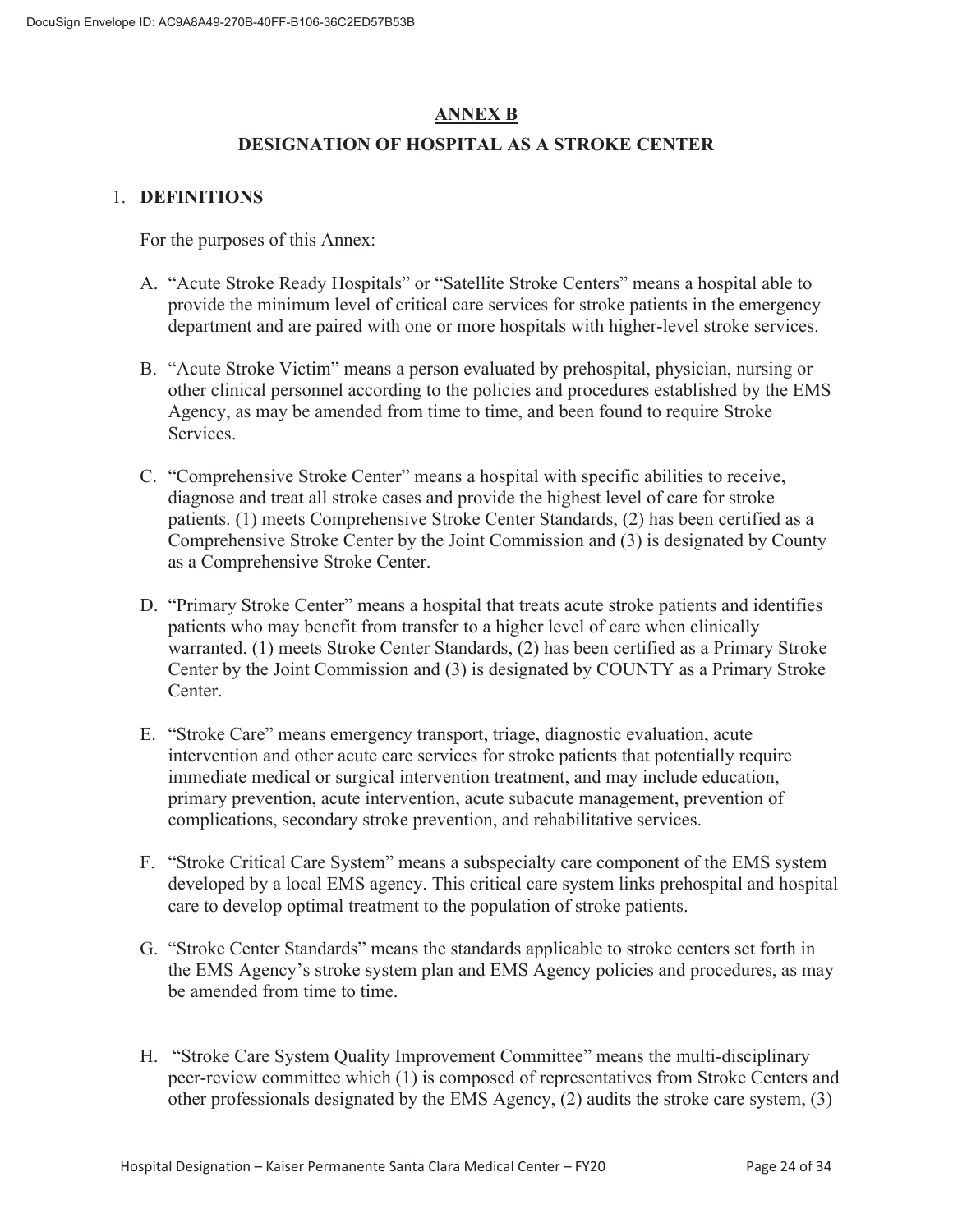makes recommendations for stroke care system improvements, and (3) functions in an advisory capacity on other stroke system issues. Committee members designated by the EMS Agency may include, but are not limited to, stroke medical directors, representatives from other local hospitals, radiologists, neurosurgeons, emergency medicine sub-specialists, stroke program managers, and representatives from ground and flight emergency services providers.

- I. "Stroke Services" means the customary and appropriate hospital and physician services provided by a Stroke Center to acute stroke patients, which, at a minimum, meet Stroke Center Standards.
- J. "Stroke Information System" means the computer information system maintained by each Stroke Center which captures the presentation, diagnostic, treatment and outcome data sets required by the Joint Commission and the Stroke Center Standards.
- K. "Telehealth" means the mode of delivering health care services and public health via information and communication technologies to facilitate the diagnosis, consultation, treatment, education, care management, and self-management of patient's health care while the patient is at the originating site and the health care provider is at a distant site.
- L. "Thrombectomy- Capable Stroke Center" means a primary stroke center with the ability to perform mechanical thrombectomy for the ischemic stroke patient when clinically warranted.

## 2. **DESIGNATION AS A STROKE CENTER**

Subject to the terms and conditions of this Annex and the Hospital Designation Agreement entered into by and between the parties, COUNTY hereby designates HOSPITAL as a Stroke Center, and HOSPITAL hereby accepts such designation.

#### 3. **OBLIGATIONS OF HOSPITAL**

- B. HOSPITAL shall provide Stroke Services to any Acute Stroke Victim that comes to the emergency department of HOSPITAL, regardless of the Acute Stroke Victim's ability to pay physician fees and/or hospital costs. For the purpose of this Annex, the phrase "comes to the emergency department" shall have the same meaning as set forth in the Emergency Medical Treatment and Active Labor Act (42 U.S.C § 1395dd) and the regulations promulgated thereunder (EMTALA).
- C. HOSPITAL shall comply with Stroke Center Standards and the Joint Commission Primary Stroke Center Standards. HOSPITAL shall monitor compliance with Stroke Center Standards on a regular and ongoing basis. Documentation of such efforts shall be available to the EMS Agency upon request.
- D. HOSPITAL shall continuously maintain current certification as a Primary and/or Comprehensive Stroke Center by the Joint Commission. HOSPITAL shall provide the EMS Agency with a copy of the certificate issued by Joint Commission within thirty (30)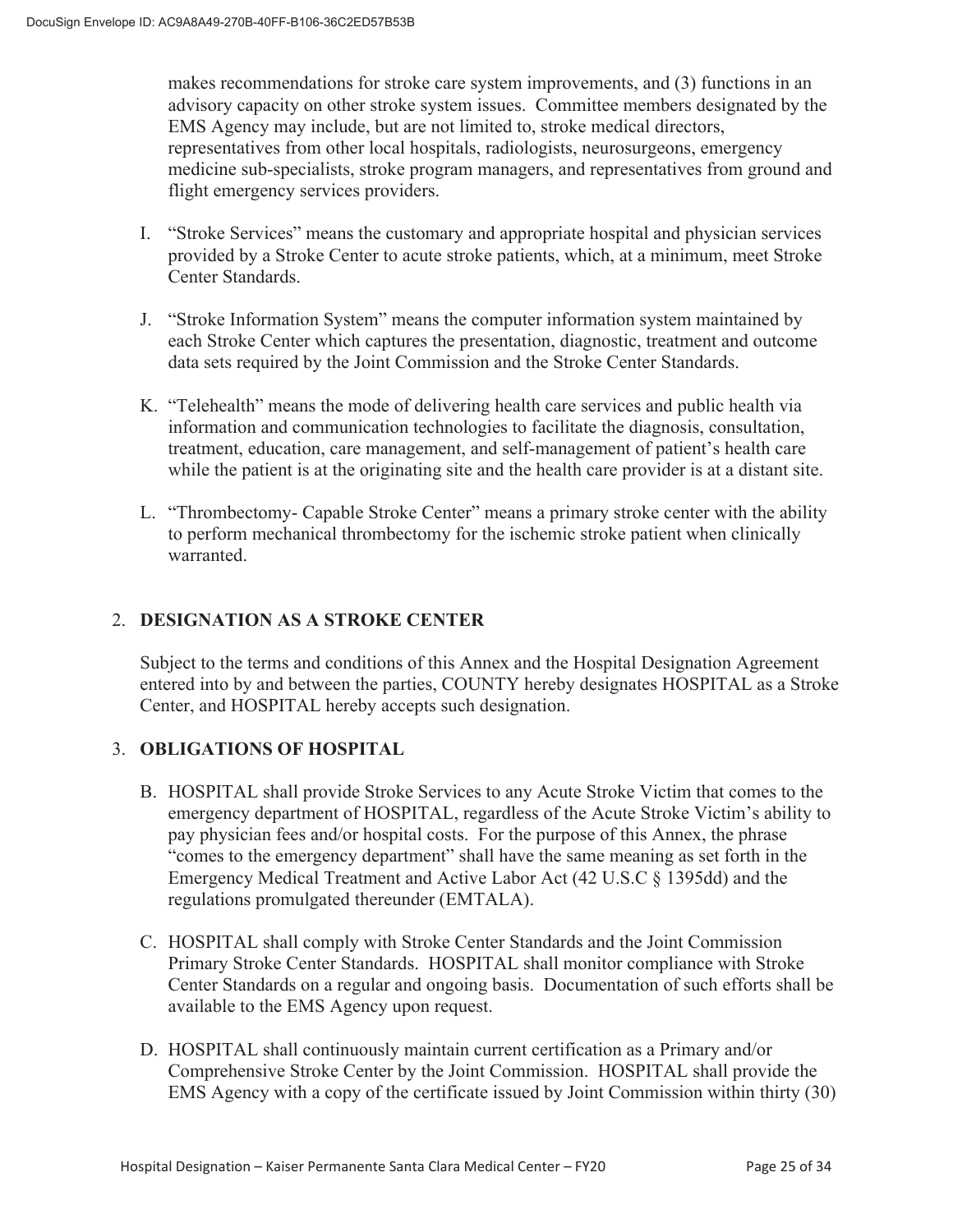days of receipt of the certificate; and shall provide the EMS Agency with evidence of continuing Joint Commission certification as a Primary and/or Comprehensive Stroke Center not less than thirty (30) days prior to the expiration of the current certificate.

- E. HOSPITAL shall notify the EMS Agency, in writing, within twenty-four (24) hours of any material failure to meet Stroke Center Standards and take corrective action within a reasonable period of time to correct the failure.
- F. HOSPITAL shall maintain a designated telephone number to facilitate rapid access to an on-site physician for consultation with community physicians and other providers regarding care and transfer of Acute Stroke Victims.
- G. Consistent with applicable law, HOSPITAL shall actively and cooperatively participate as a member of the Stroke Care System Quality Improvement Committee, and such other related committees that may, from time to time, be named and organized by the EMS Agency.
- H. HOSPITAL shall maintain a Stroke Information System and submit Stroke Information System data to EMS Agency from AHA GWTG or equivalent (i) no less than quarterly and (ii) anytime upon request by the EMS Agency. HOSPITAL shall, at a minimum, collect and maintain the data specified in the Stroke Receiving Center Standards unless additional data points are adopted by the Stroke Care System Quality Improvement Committee.

## 4. **OBLIGATIONS OF THE EMS AGENCY**

- A. The EMS Agency will provide, or cause to be provided to HOSPITAL and/or the Stroke Care System Quality Improvement Committee, prehospital system data related to stroke care.
- B. The EMS Agency, in collaboration with the Stroke Care System Quality Improvement Committee, will strive to optimize the overall effectiveness of the Stroke Care System and its individual components through the development of performance measures for each component and for the system function as a whole (both process and outcomes measures) and by employing continuous quality improvement strategies and collaboration with stakeholders.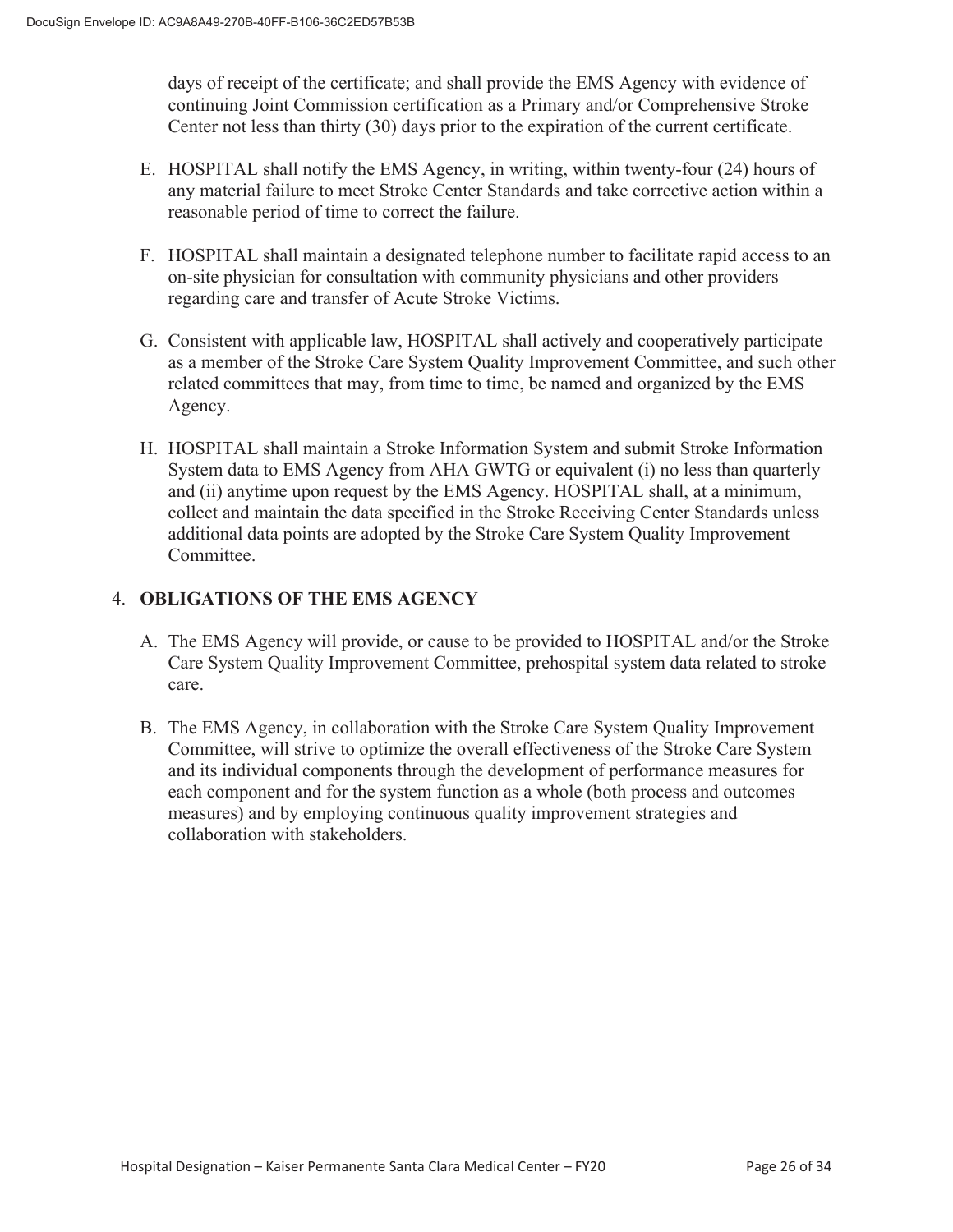This Annex is entered into this 1st day of January, 2020 by the parties.

#### **COUNTY OF SANTA CLARA HOSPITAL**

DocuSigned by:

Gene Clark

7/27/2020

\_\_\_\_\_\_\_\_\_\_\_\_\_\_\_\_\_\_\_\_\_\_\_\_\_\_ \_\_\_\_\_\_\_\_\_\_\_\_\_\_\_\_\_\_\_\_\_\_\_\_\_\_\_\_ Procurement Department

DocuSigned by: Clins Boyd

7/16/2020

Gene Clark Date Date Chris Boyd Date Chief Procurement Officer Sr. Vice President & Area Manager

#### **APPROVED AS TO FORM AND LEGALITY:**

-DocuSigned by:

Wesley Dodd 7/20/2020 -9BA7F1608BBD485.

Wesley Dodd Date Deputy County Counsel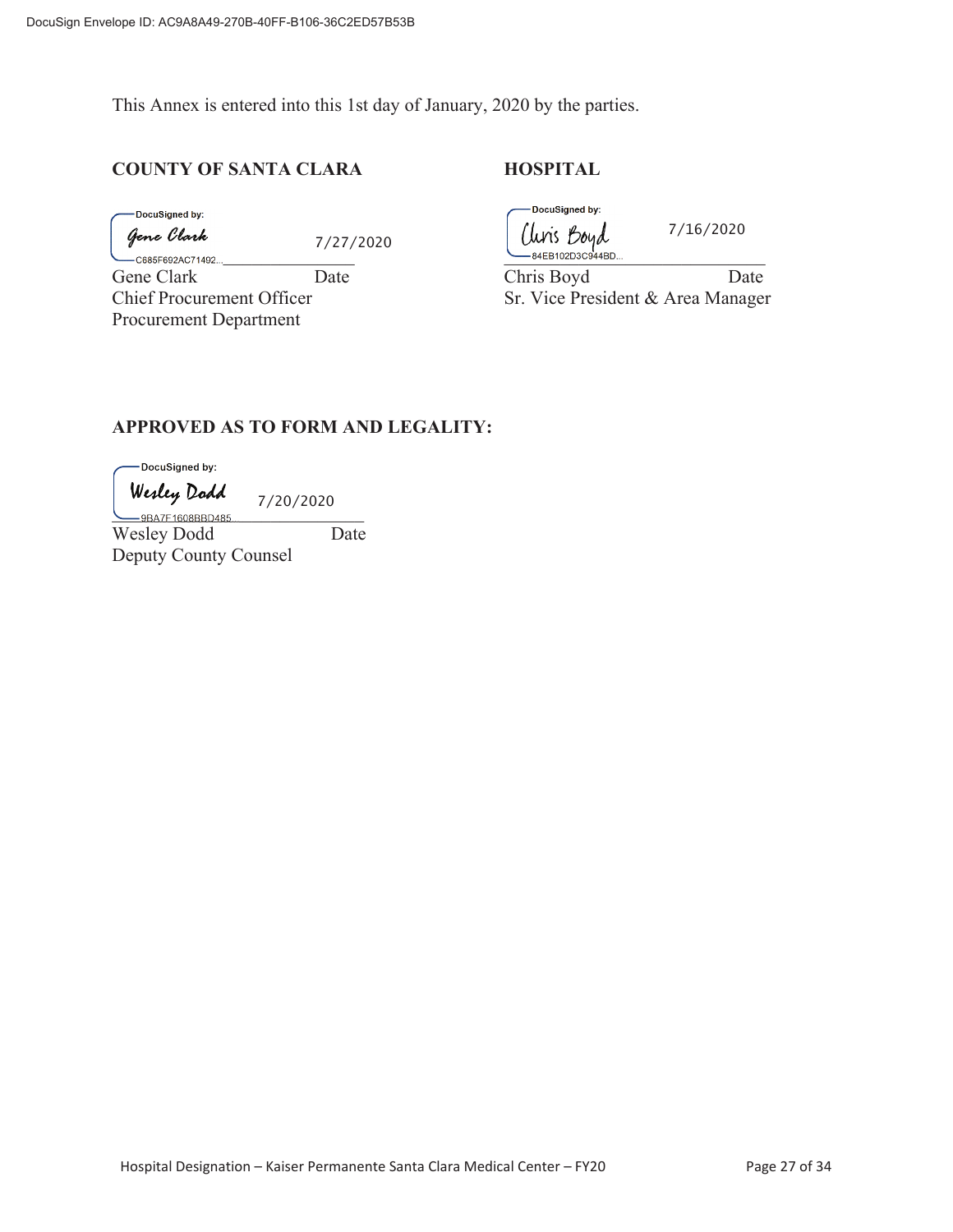## **ANNEX C**

# **DESIGNATION OF HOSPITAL AS AN ST ELEVATION MYOCARDIAL INFARCTION RECEIVING CENTER**

#### **1. DEFINITIONS**

For the purposes of this Annex:

- A. "Cardiac Audit Committee" means the multi-disciplinary peer-review committee, composed of representatives from the STEMI Receiving Centers and other professionals designated by the EMS Agency, which audits the STEMI Care System makes recommendations for system improvements, and functions in an advisory capacity on other STEMI Care System issues. Committee members designated by the EMS Agency may include, but are not limited to, STEMI Receiving Center medical directors and program managers, representatives from other local hospitals, interventional and non-interventional cardiologists, emergency medicine sub-specialists, and representatives from ground and flight emergency services providers.
- B. "Immediately Available" means:
	- a) Unencumbered by conflict duties or responsibilities;
	- b) Responding without delay upon receiving notification; and
	- c) Being physically available to the specified area of the hospital when the patient is delivered in accordance with local EMS agency policies and procedures.
- C. "Percutaneous Coronary Intervention" or "PCI" means a procedure used to open or widen a narrowed or blocked coronary artery to restore blood flow supplying the heart, usually done on an emergency basis for a STEMI patient.
- D. "ST- Elevation Myocardial Infarction" or "STEMI" means a clinical syndrome defined by symptoms of myocardial infarction in association with ST-segment elevation on Electrocardiogram (ECG).
- E. "STEMI Care System" means an integrated prehospital and hospital program that is intended to direct patients with field identified ST Segment Elevation Myocardial Infarction directly to hospitals with specialized capabilities to promptly treat these patients.
- F. "STEMI Critical Care System" means a critical care component of the EMS system developed by a local EMS agency that links prehospital and hospital care to deliver treatment to STEMI patients.
- G. "STEMI Patient" means a patient with symptoms of myocardial infarction in association with ST-Segment Elevation in an ECG.
- H. "STEMI Program" means and organizational component of the hospital specializing in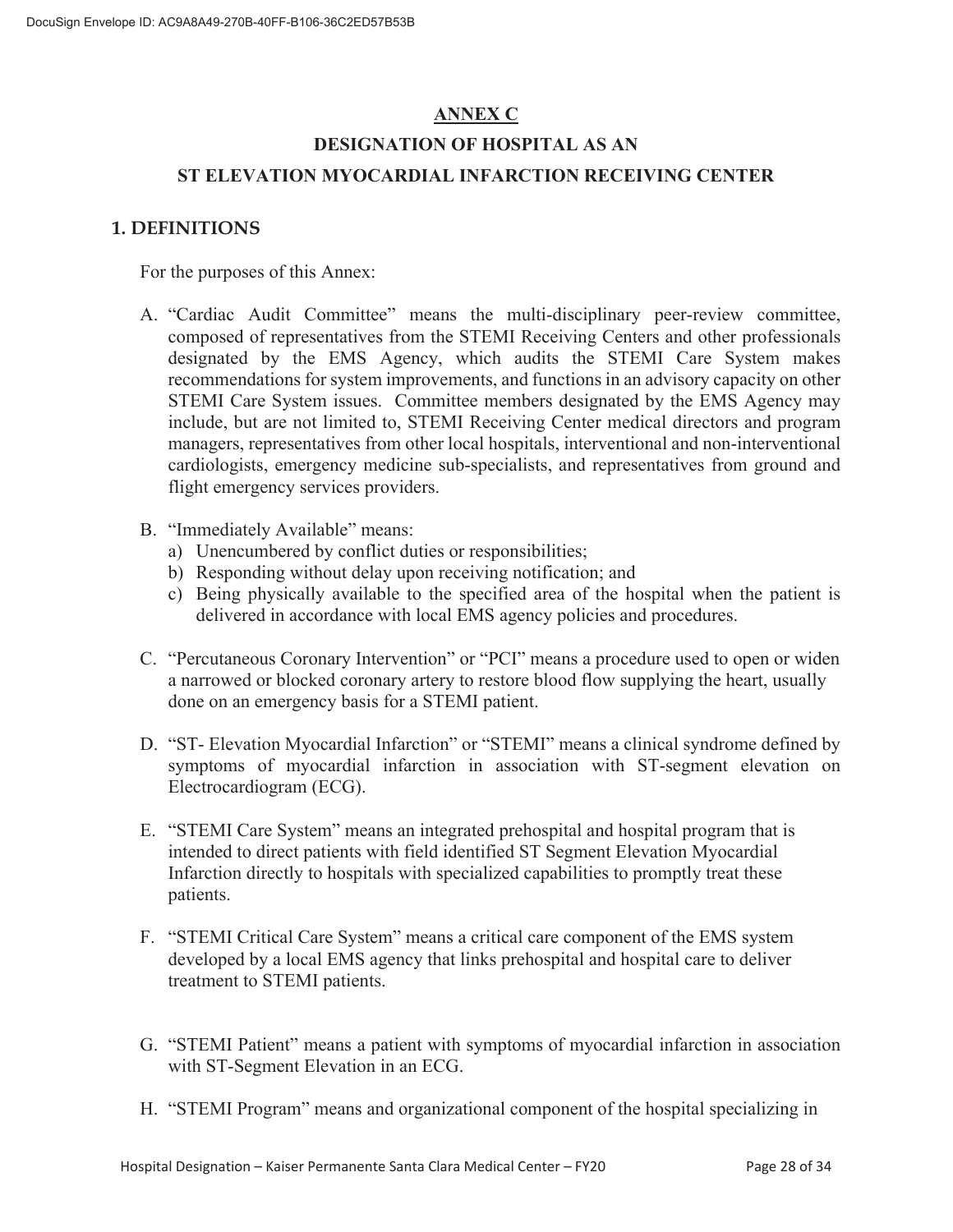the care of STEMI patients.

- I. "STEMI Receiving Center" or "SRC" means a licensed general acute care facility meeting STEMI Receiving Center Standards, which has been designated as a STEMI Receiving Center by COUNTY.
- J. "STEMI Information System" means the computer information system maintained by each STEMI Receiving Center which captures the presentation, diagnostic, treatment and outcome data sets required by COUNTY and the STEMI Receiving Center Standards.
- K. "STEMI Receiving Center Standards" means the standards applicable to STEMI Receiving Centers set forth in Attachment 1 of this Annex, the EMS Agency's Comprehensive Cardiac Care System plan, and EMS Agency policies and procedures, as may be amended from time to time. A copy of the plan and the EMS Agency policies and procedures will be provided to the SRC's.

## 2. **DESIGNATION AS A STEMI RECEIVING CENTER**

Subject to the terms and conditions of this Annex and the Hospital Designation Agreement entered into by and between the parties, COUNTY hereby designates HOSPITAL as a STEMI Receiving Center, and HOSPITAL hereby accepts such designation.

## 3. **OBLIGATIONS OF HOSPITAL**

- A. HOSPITAL shall provide STEMI Receiving Center Services to any STEMI Patient that comes to the emergency department of HOSPITAL, regardless of the STEMI Patient's ability to pay physician fees and/or hospital costs. For the purpose of this Annex, the phrase "comes to the emergency department" shall have the same meaning as set forth in the Emergency Medical Treatment and Active Labor Act (42 U.S.C § 1395dd) and the regulations promulgated thereunder (EMTALA).
- B. HOSPITAL shall comply with STEMI Receiving Center Standards described in Attachment 1, which is attached and incorporated into this Annex. HOSPITAL shall monitor compliance with STEMI Receiving Center Standards on a regular and ongoing basis. Documentation of such efforts shall be made available to the EMS Agency upon request.
- C. HOSPITAL shall notify the EMS Agency, in writing, within twenty-four (24) hours of any material failure to meet STEMI Receiving Center Standards and take corrective action within a reasonable period of time to correct the failure.
- D. HOSPITAL shall maintain a designated telephone number to facilitate rapid access to an on-site physician for consultation with community physicians and other providers regarding care and transfer of STEMI Patients.
- E. Consistent with applicable law, HOSPITAL shall actively and cooperatively participate as a member of the Cardiac Audit Committee, and such other related committees that may, from time to time, be named and organized by the EMS Agency.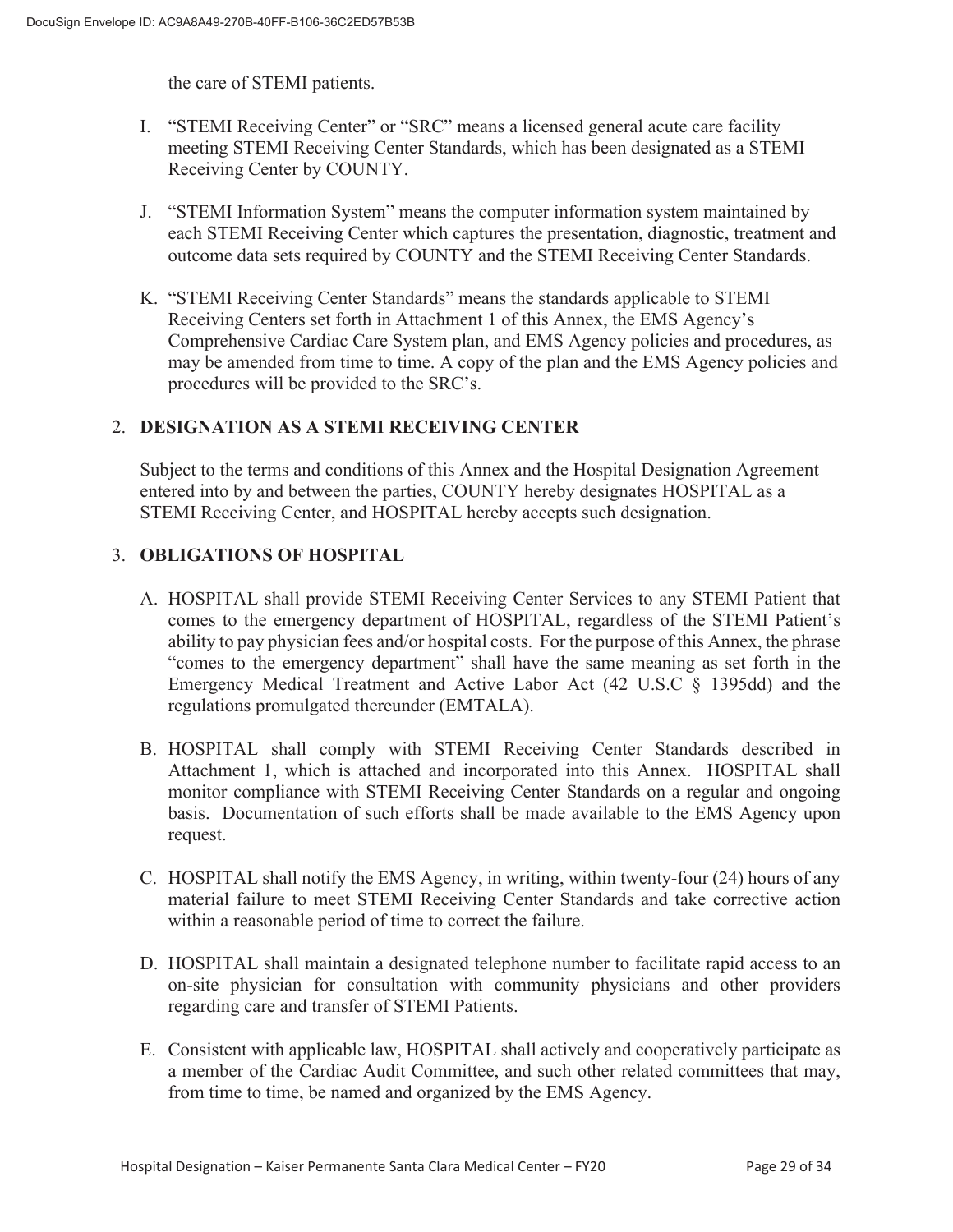F. HOSPITAL shall maintain a STEMI Information System and submit STEMI Information System data to EMS Agency from AHA ACTION Registry or equivalent (i) no less than quarterly and (ii) anytime upon request by the EMS Agency. HOSPITAL shall, at a minimum, collect and maintain the data specified in the STEMI Receiving Center Standards unless additional data points are adopted by the Cardiac Audit Committee.

#### 4. **OBLIGATIONS OF THE EMS AGENCY**

- A. The EMS Agency will provide, or cause to be provided to HOSPITAL and/or the Cardiac Audit Committee, prehospital system data related to STEMI care.
- B. The EMS Agency will strive to optimize the overall effectiveness of the Comprehensive Cardiac Care System and its individual components through the development of performance measures for each component and for the system function as a whole (both process and outcomes measures) and by employing continuous quality improvement strategies and collaboration with stakeholders.

This Annex is entered into this 1st day of January, 2020 by the parties.

## **COUNTY OF SANTA CLARA HOSPITAL**

| - DocuSigned by: |            |  |  |  |
|------------------|------------|--|--|--|
|                  | Gene Clark |  |  |  |

Procurement Department

| -DocuSigned by:  |           | -DocuSigned by:    |
|------------------|-----------|--------------------|
| ĵene Clark       | 7/27/2020 | Uris Boyd          |
| -C685F692AC71492 |           | $-84EB102D3C944BD$ |

7/16/2020

Gene Clark Date Date Chris Boyd Date Date Chief Procurement Officer Sr. Vice President & Area Manager

## **APPROVED AS TO FORM AND LEGALITY:**

DocuSigned by:

Wesley Dodd 7/20/2020 -<br>9BA7F1608BBD485.

Wesley Dodd Date Deputy County Counsel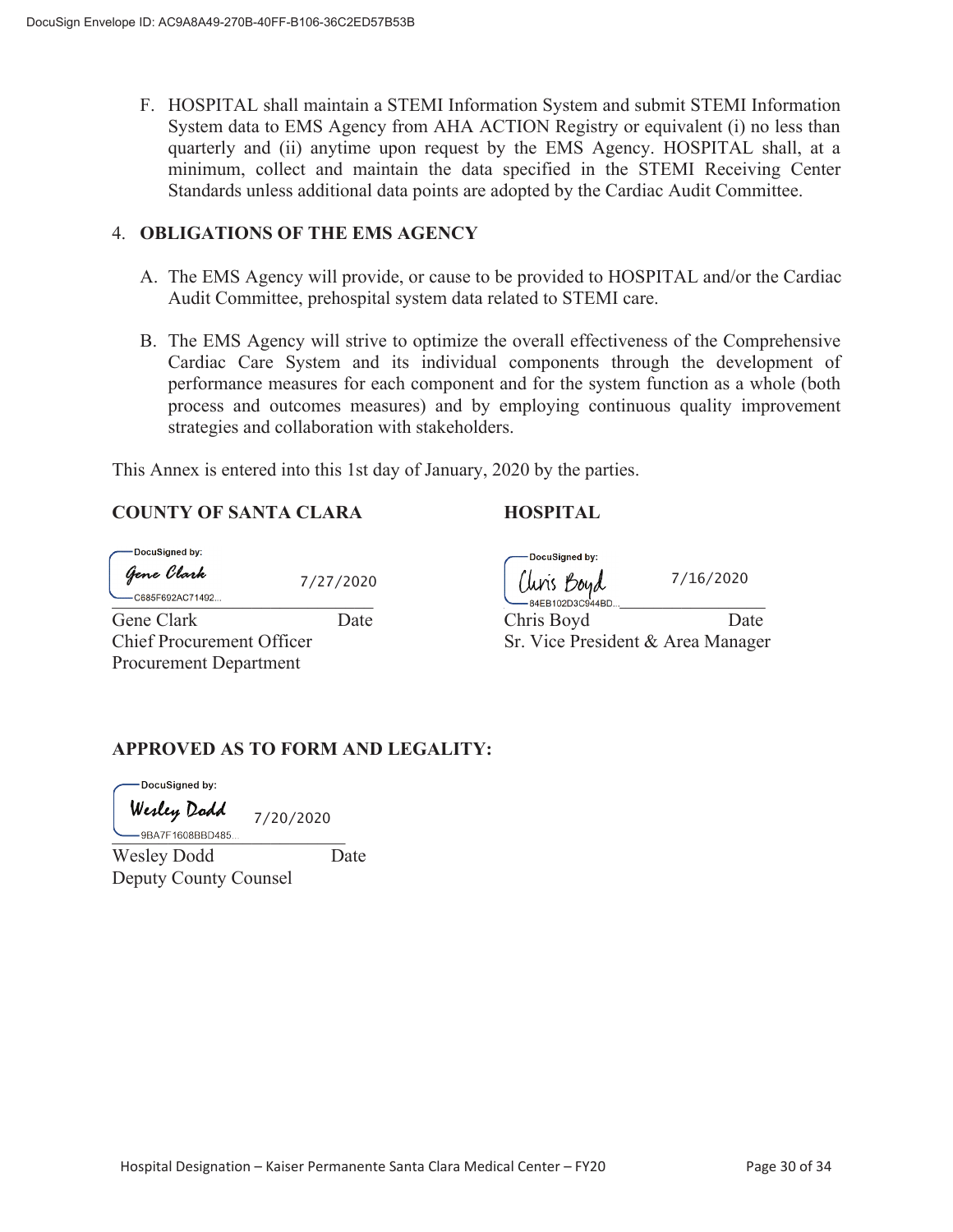## Attachment 1 to Annex C STEMI RECEIVING CENTER STANDARDS

## **INTRODUCTION**

These standards were developed to ensure that patients transported by the 9-1-1 system in Santa Clara County who exhibit an ST Elevation Myocardial Infarction (STEMI) pattern on a Prehospital obtained 12-Lead electrocardiogram (EKG) are transported to a hospital appropriate to their needs. With the initiation of 12-Lead EKG by paramedics and rapid transport to a STEMI Receiving Center (SRC), patients with STEMI's will receive an earlier definitive diagnosis and treatment resulting in improved outcomes.

## **ACKNOWLEDGEMENTS**

The input of all the members of the Comprehensive Cardiac Care Task Force in Santa Clara County was essential for the development of these standards. The Task force consisted of cardiologists representing all of the hospitals in Santa Clara County, Nurse Management representation for all of the Emergency Departments, representation from the cardiac catheterization labs, representatives from the EMS Agency, representatives from the American Heart Association as well as representation from the Hospital Council of Northern and Central California.

## **DEFINITIONS**

"STEMI" means a type of myocardial infarction, acute in nature, that generates an ST segment elevation on the 12-lead EKG.

"STEMI Receiving Center" or "SRC" means a licensed general acute care hospital with (1) a special permit for a cardiac catheterization laboratory and cardiovascular surgery from the California State Department of Health Services, (2) designation as an SRC by the County of Santa Clara, and (3) certification by the Joint Commission.

"Percutaneous Coronary Intervention" and "PCI" mean a broad group of techniques used for the diagnosis and treatment of patients with STEMI.

"TIMI Grade III Flow" means the Thrombolytics In Myocardial Ischemia (TIMI) Scale which defines flow rate through an opened artery-grade III is unimpeded flow.

#### **GENERAL SRC REQUIREMENTS**

- A. Hospital Licenses
	- 1. Currently recognized as a Santa Clara County Receiving Facility
	- 2. Special permit for a Cardiac Catheterization Laboratory from the California State Department of Health Services (DHS)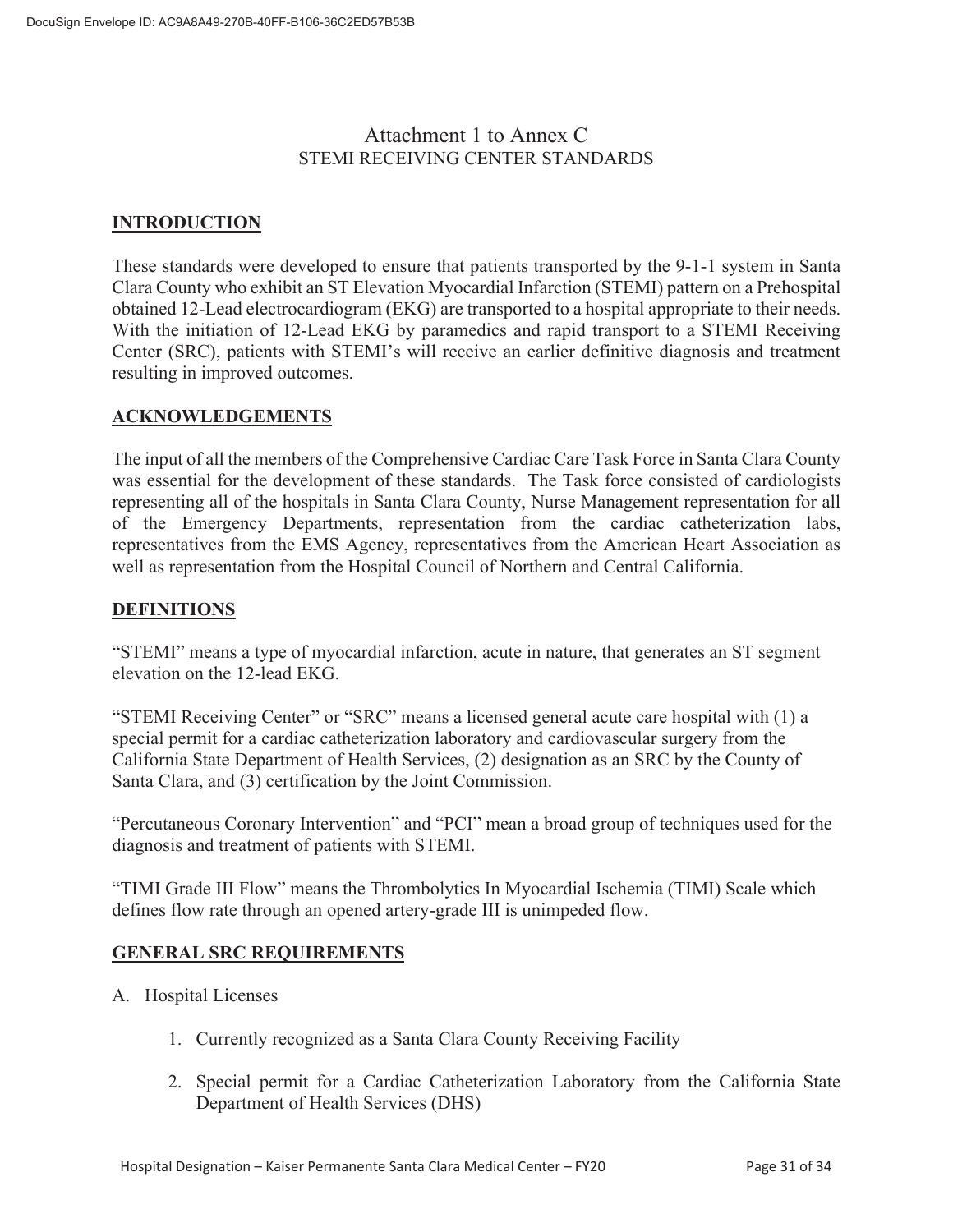- 3. Holds a special permit issued by DHS for Cardiovascular Surgery Service or has established current transfer agreements with a hospital or hospitals holding such a special permit.
- B. Hospital Capabilities
	- 1. An Intra Aortic Balloon Pump shall be available on site 24 hours per day/7 days per week with a person capable of operating this equipment.
	- 2. Cardiac Catheterization Laboratory operable 24 hours/day, 7 days/ week.

#### C. Personnel

1. SRC Medical Director

The SRC shall designate a medical director for the STEMI program who shall be a physician certified by the American Board of Internal Medicine (ABIM) with current ABIM sub-specialty certification in Cardiovascular Disease and Interventional Cardiology, who will ensure compliance with these SRC standards and perform ongoing Quality Improvement (QI) as part of the hospital and system QI Program.

The SRC Medical Director must be a credentialed member of the medical staff with PCI privileges.

2. SRC Program Manager

The SRC shall designate a program manager for the STEMI program who shall be a registered nurse with experience in Emergency Medicine or Cardiovascular Care, who shall assist the SRC Medical Director to ensure compliance with these SRC standards and the QI program.

3. Cardiovascular Lab Coordinator

The SRC shall have a Cardiovascular Lab Coordinator who shall assist the SRC Medical Director and the SRC Program Manager to ensure compliance with these SRC Standards and the QI Program.

4. Physician Consultants

The SRC shall maintain a daily roster of the following on-call physicians who must be promptly available when a STEMI patient presents to the hospital:

a. Interventional Cardiologists-with privileges for PCI and credentialed by the hospital in accordance with the American College of Cardiology/American Heart Association national standards.

The SRC will submit a list of Cardiologists with Active PCI privileges to the EMS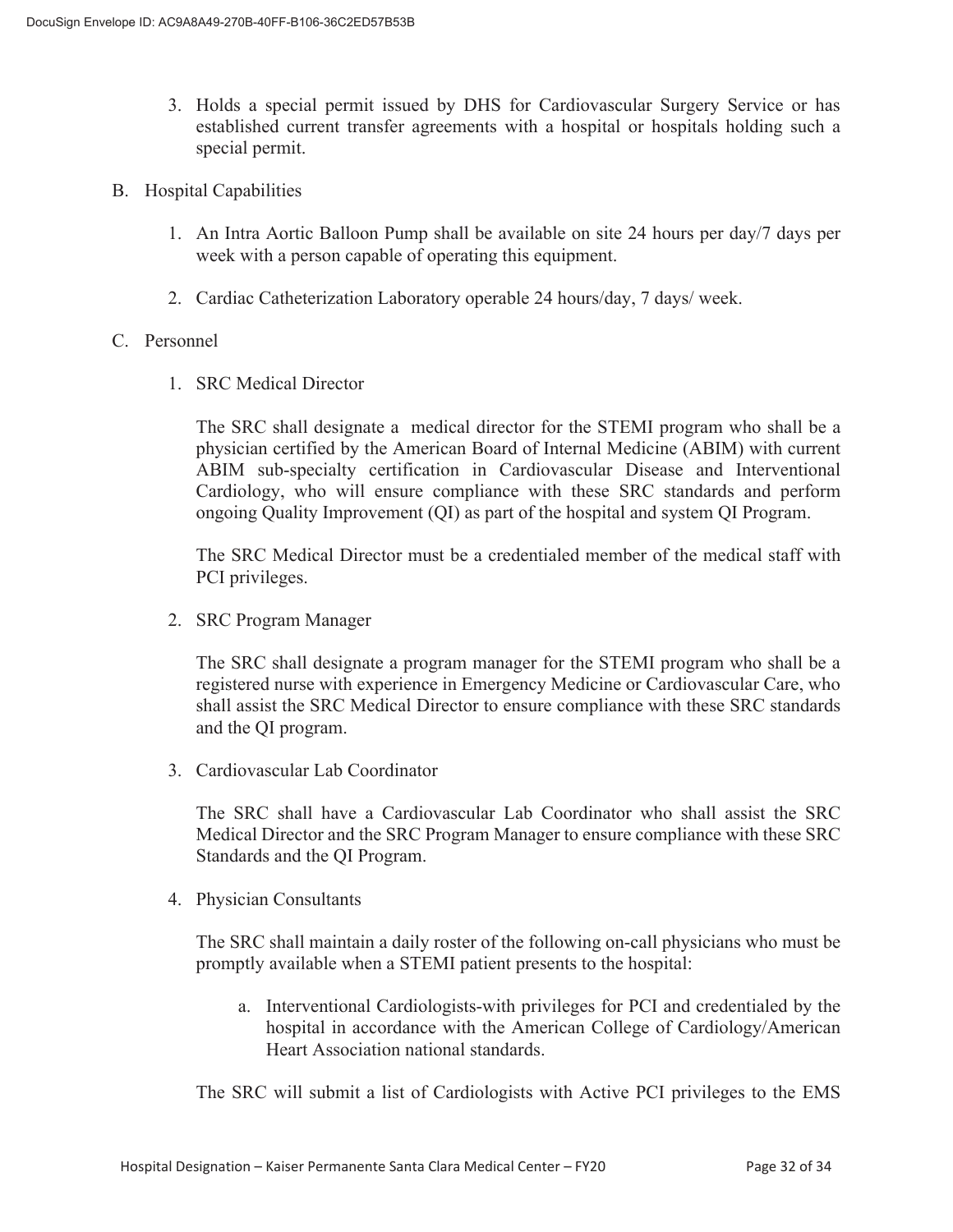Agency annually.

- D. Clinical Performance Standards
	- 1. Cardiac Catheterization Laboratory Standards

The SRC Cardiac Catheterization Lab shall demonstrate evidence of performance of at least 200 PCI procedures annually.

2. Interventional Cardiologist Standards

 Each interventional cardiologist shall perform a minimum average of 75 or more PCI procedures per year.

 It is desirable but not required that each interventional cardiologist shall have an average of 11 STEMI cases per year.

 There shall be a mentorship program available for those individual practitioners who do not meet the performance standard of 75 cases per year.

E. Clinical Process Performance Standard

Each SRC shall demonstrate Door to Balloon inflation time of 90 minutes or less in 75% of their cases.

The overall goal of the STEMI Care System in Santa Clara County is to achieve first medical contact (Performance of the prehospital 12 Lead EKG) to balloon inflation of <90 minutes in 75% of all cases.

#### F. Policies

Internal policies shall be developed for the following:

- 1. Criteria for patients to receive emergent angiography or emergent fibrinolysis based on physician decisions for individual patients.
- 2. Goals to Primary PCI (medical contact to balloon inflation time)
- G. Data Collection
	- 1. Consistent with applicable law, each SRC shall maintain a STEMI Information System and submit STEMI Information System data to EMS Agency on a regular basis, as requested by the EMS Agency. The SRC shall collect and submit data points that have been adopted by the Cardiac Care System Quality Improvement Committee.